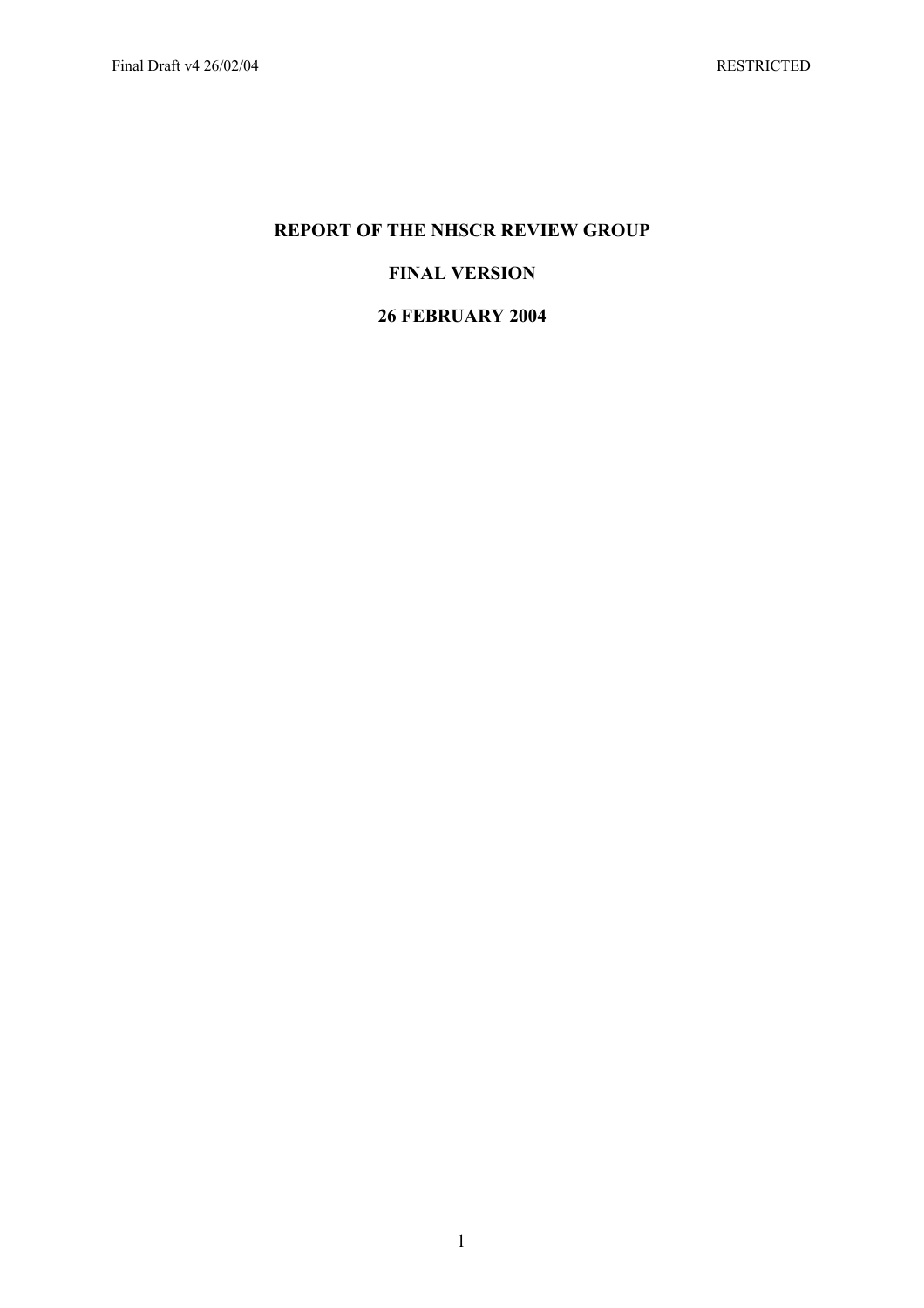| <b>FOREWORD</b><br>3<br>1.                                                                                                                        |
|---------------------------------------------------------------------------------------------------------------------------------------------------|
| $\begin{array}{c} 5 \\ 5 \\ 5 \end{array}$<br>2.<br><b>BACKGROUND</b>                                                                             |
| 2.1<br>Introduction to NHSCR                                                                                                                      |
| 2.2<br><b>History of NHSCR</b>                                                                                                                    |
| 6<br>2.3<br>Scope and location of records                                                                                                         |
| 6<br>2.4<br>Dataset held                                                                                                                          |
| <b>Operational Management</b><br>$\,$ $\,$<br>2.5                                                                                                 |
| 8<br>The Law, Policy and Service User Expectations<br>2.6                                                                                         |
| THE FUNCTIONS OF NHSCR<br>10<br>3.                                                                                                                |
| 3.1<br>10<br><b>Health Purposes</b>                                                                                                               |
| 3.1.1<br>Data Accuracy<br>10                                                                                                                      |
| Medical Records Transfers and Data Updates<br>3.1.2<br>11                                                                                         |
| 3.1.3 Medical Research<br>11                                                                                                                      |
| 3.1.4<br>Tracing<br>13                                                                                                                            |
| Non-health Purposes<br>3.2<br>13                                                                                                                  |
| Person Level Data<br>3.2.1<br>14                                                                                                                  |
| 3.2.2<br>Aggregate demographic data<br>14                                                                                                         |
| THE NHSCR IN THE WIDER ENVIRONMENT<br>16<br>4.                                                                                                    |
| Introduction<br>16<br>4.1                                                                                                                         |
| 4.2<br>NHSScotland<br>16                                                                                                                          |
| 4.3<br>Other Care Services<br>17                                                                                                                  |
| 4.4<br>21 <sup>st</sup> Century Government<br>18                                                                                                  |
| 4.5<br><b>Other Legislative Matters</b><br>19                                                                                                     |
| 4.6<br><b>Other Countries</b><br>20                                                                                                               |
| 22<br>5.<br><b>QUESTIONS ADDRESSED BY REVIEW GROUP</b>                                                                                            |
| 22<br>5.1 Do we need NHSCR?                                                                                                                       |
| 23<br>5.2<br>Does NHSCR provide value for money?                                                                                                  |
| How do service users view NHSCR?<br>24<br>5.3                                                                                                     |
| 25<br>Can we be sure about NHSCR's business processes?<br>5.4                                                                                     |
| 25<br>Where should the NHSCR be located, organisationally and geographically?<br>5.5                                                              |
| CONCLUSIONS AND RECOMMENDATIONS<br>28<br>6.                                                                                                       |
| 33<br>ANNEX A MEMBERSHIP OF REVIEW GROUP                                                                                                          |
| ANNEX B PRIVACY ADVISORY COMMITTEE<br>34                                                                                                          |
|                                                                                                                                                   |
|                                                                                                                                                   |
|                                                                                                                                                   |
| <b>TRADING ACCOUNT</b>                                                                                                                            |
| ANNEX F NHSCR CONTEXT DIAGRAM                                                                                                                     |
| 42<br>9.                                                                                                                                          |
| 36<br>ANNEX C ACTIVITY DATA<br>ANNEX D EXAMPLES OF MEDICAL RESEARCH<br>37<br>ANNEX E NHSCR SERVICE LEVEL AGREEMENT AND THE MEMORANDUM<br>39<br>42 |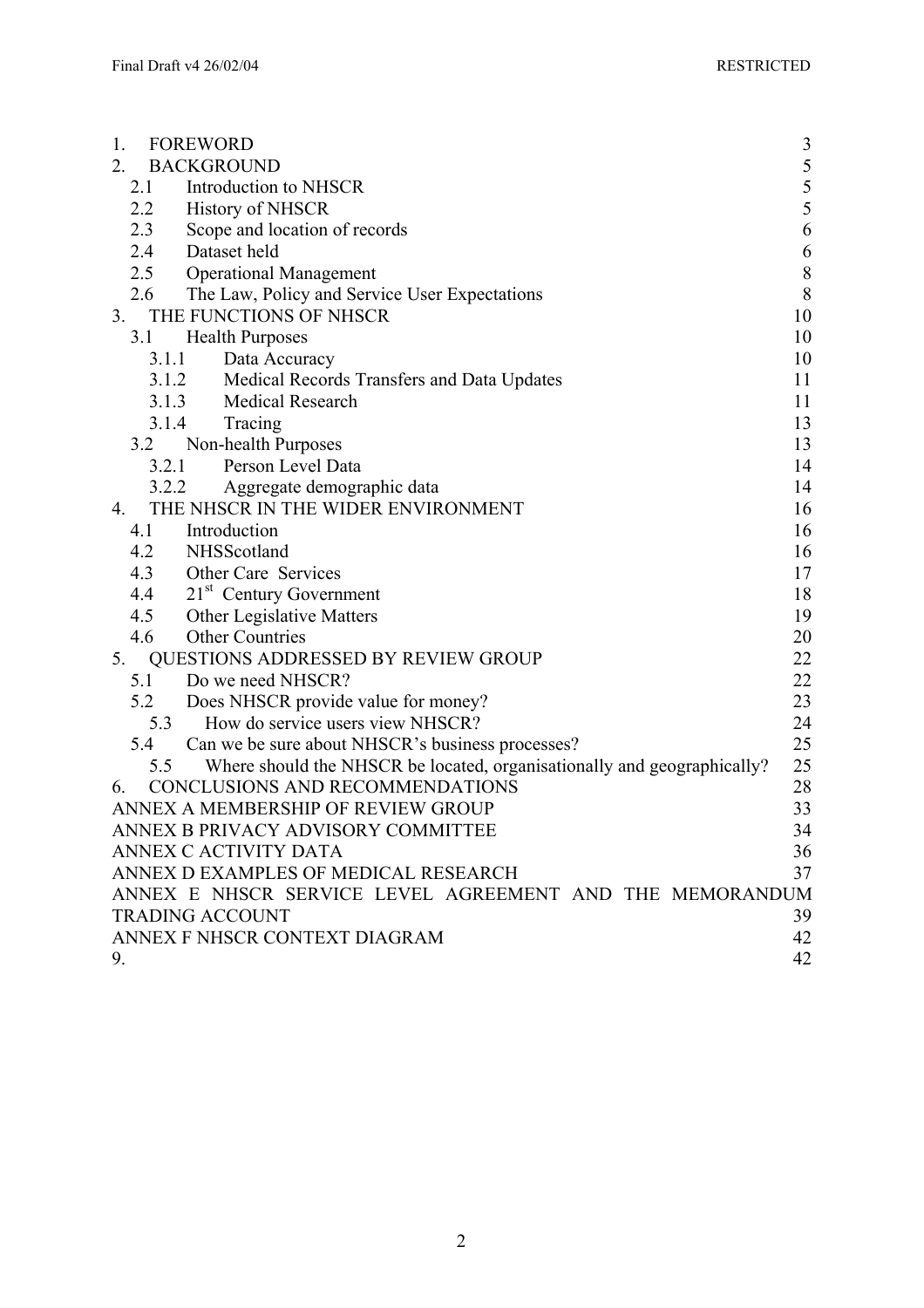#### 1. FOREWORD

This NHS Central Register (NHSCR) review was conducted at the request of the Minister for Health and Deputy Minister for Justice, recognising that major developments on patient confidentiality had taken place since the NHSCR had last been subject to review. Its aim was to identify the future role and function of NHSCR and to make recommendations on its role, functions and relationships. It also considered the Register's future options in the light of developments in information technology, legislation in relevant areas and changes in the needs of NHSScotland and other users of its data.

The review was carried out over four meetings in the latter half of 2003. The membership of the Review Group is listed at Annex A.

The review established that the NHSCR is a vital component that ensures the smooth running of NHSScotland. It has adapted well to new requirements of law and best practice in the use of personal information. The review group supported the way in which the NHSCR functions and processes to ensure privacy, security and the public interest. It meets the requirements and expectations of key users of the service, primarily NHSScotland and the Registrar General's office. The review group encourages the NHSCR to explain its work to more of its key users and the interested public, develop modern governance arrangements and exploit its resource to support integrated care and to increase knowledge through research. Given medium-term uncertainty over strategic developments of a new and regularly updated population register for wider civic purposes, the Group recommends no change to the NHSCR's management arrangements. The Group commends the current management for its work and its stewardship of the NHSCR.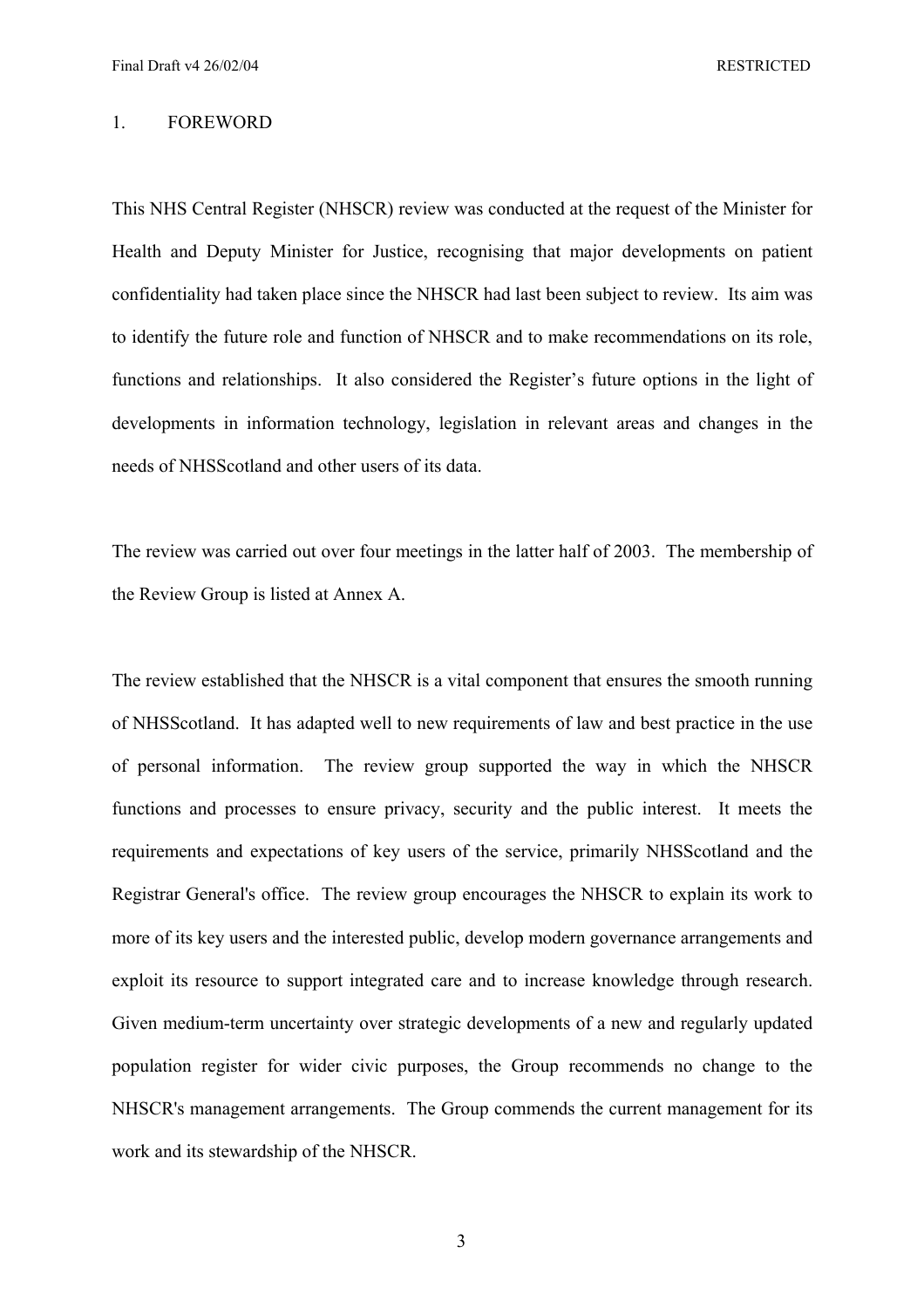I wish to thank the Review Group for their work in producing this report.

John K Frant

DR ANDREW FRASER

Head of Health, Scottish Prison Service

Former Deputy Chief Medical Officer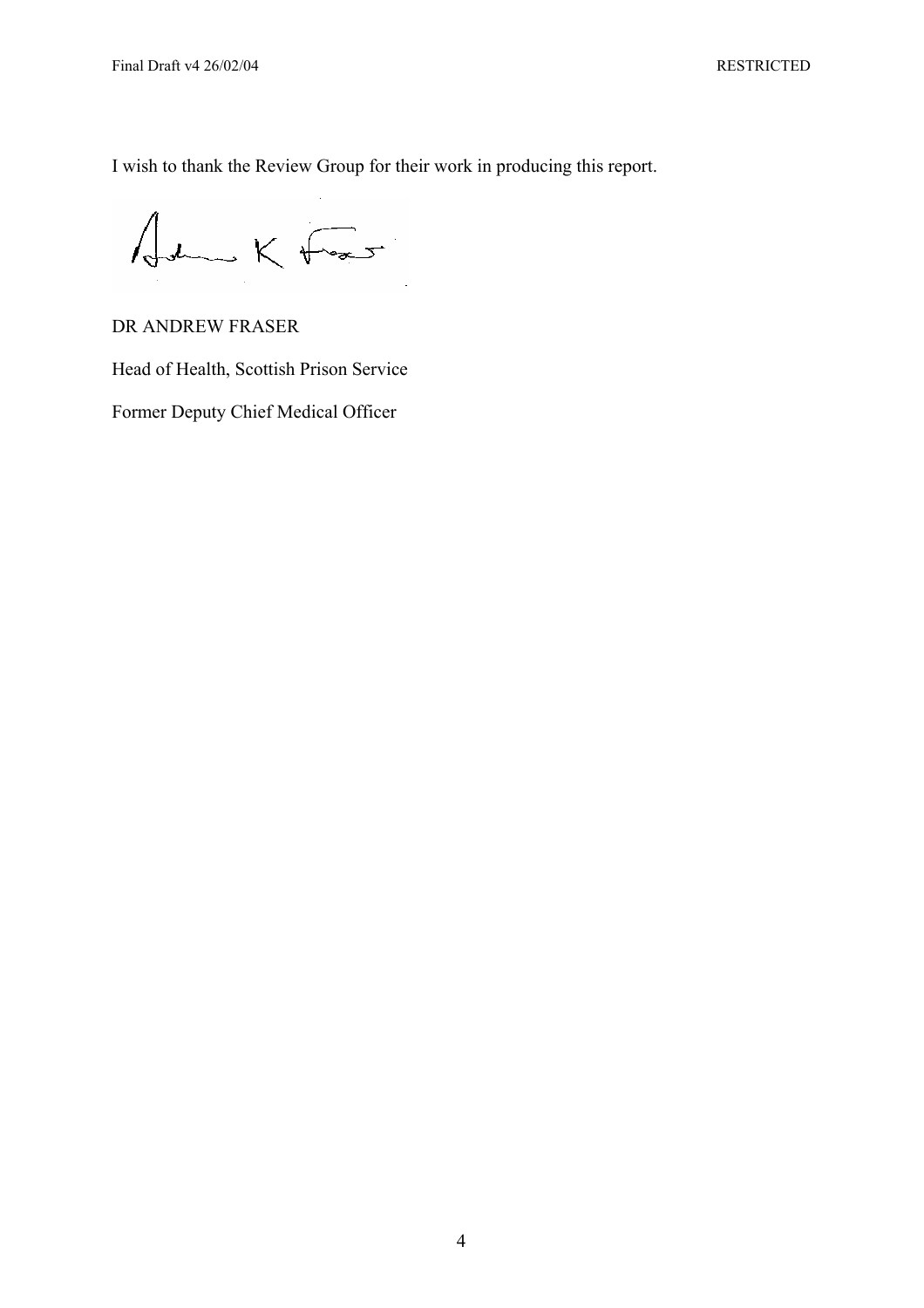# 2. BACKGROUND

## 2.1 Introduction to NHSCR

The function of the NHSCR is to maintain (on a repayment basis) for the Scottish Executive a register of all NHS patients who are on the lists of general medical practitioners in Scotland, and to supply to NHS Boards, and to approved medical researchers, information held on this register about individuals. The NHSCR has no separate statutory existence. Organisationally, it is part of the General Register Office for Scotland (GROS), a devolved government department headed by the Registrar General.

The currently stated aims of the NHSCR are:

- To record accurately on a database, comprehensively covering Scottish NHS patients, new information about individuals supplied by GROS Vital Events section (about recent births and deaths), by NHS Boards (about movements and changes-of-name), by the Information & Statistics (ISD) and Practitioner Services (PSD) divisions of the Common Services Agency for NHSScotland, by the England & Wales NHSCR at Southport and by other sources.
- To supply information about individuals to NHS Boards, to the Information and Statistics (ISD) and Practitioner Services (PSD) divisions of the Common Services Agency for NHSScotland, to NHSCR Southport (for England and Wales), and to approved medical researchers, timeously and at a reasonable price.
- To maintain by agreement between GROS and the Health Department a repayment arrangement for the NHSCR service.

### 2.2 History of NHSCR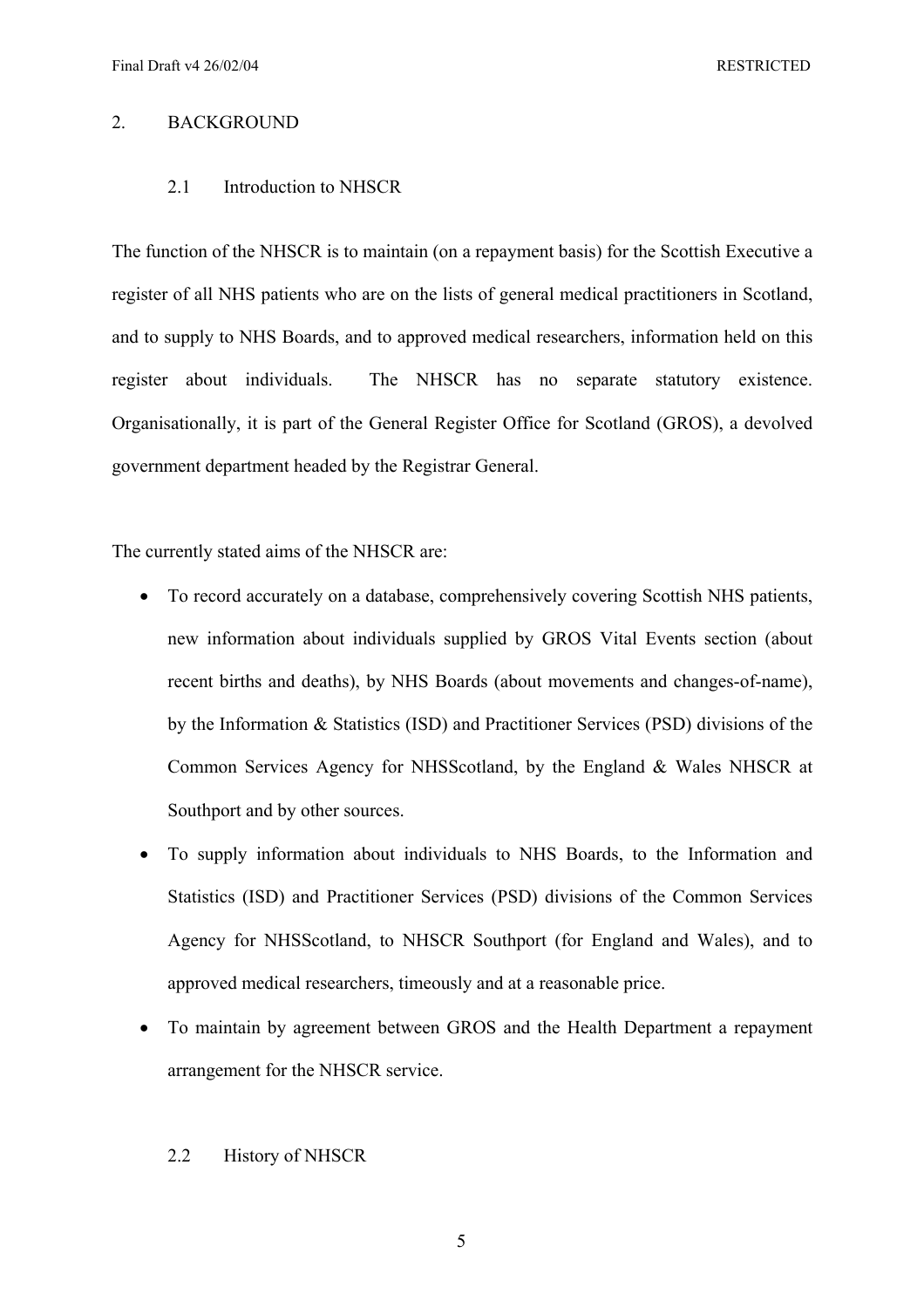The registers, which subsequently became the NHSCR, were originally set up in September 1939 very swiftly after the outbreak of World War II with a view to administering (a) the call-up of personnel for military service and (b) food rationing. With the creation of the National Health Service in 1948, and the end of National Registration in 1952, the registers assumed their present role in the administration of the healthcare system. With its current funding and management arrangements, the data may now be regarded as healthcare data in the stewardship of the Scottish Ministers, although a prime input is the register of births and deaths.

# 2.3 Scope and location of records

The NHSCR holds a record for:

- every patient registered, now or in the past, with a Scottish general medical practitioner (GP);
- everyone born in Scotland since 1985 (and some earlier), who have not been registered with a Scottish GP;
- patients formerly registered with a Scottish GP, who died after 31 December 1992.

A corresponding NHSCR based in Southport deals with all patients registered with a general medical practitioner in England & Wales, and an NHSCR in Belfast with all patients registered with a general medical practitioner in Northern Ireland. The NHSCR Scotland has 18 GROS staff located in Ladywell House, Edinburgh.

# 2.4 Dataset held

A 'thin' set of data is held about each patient: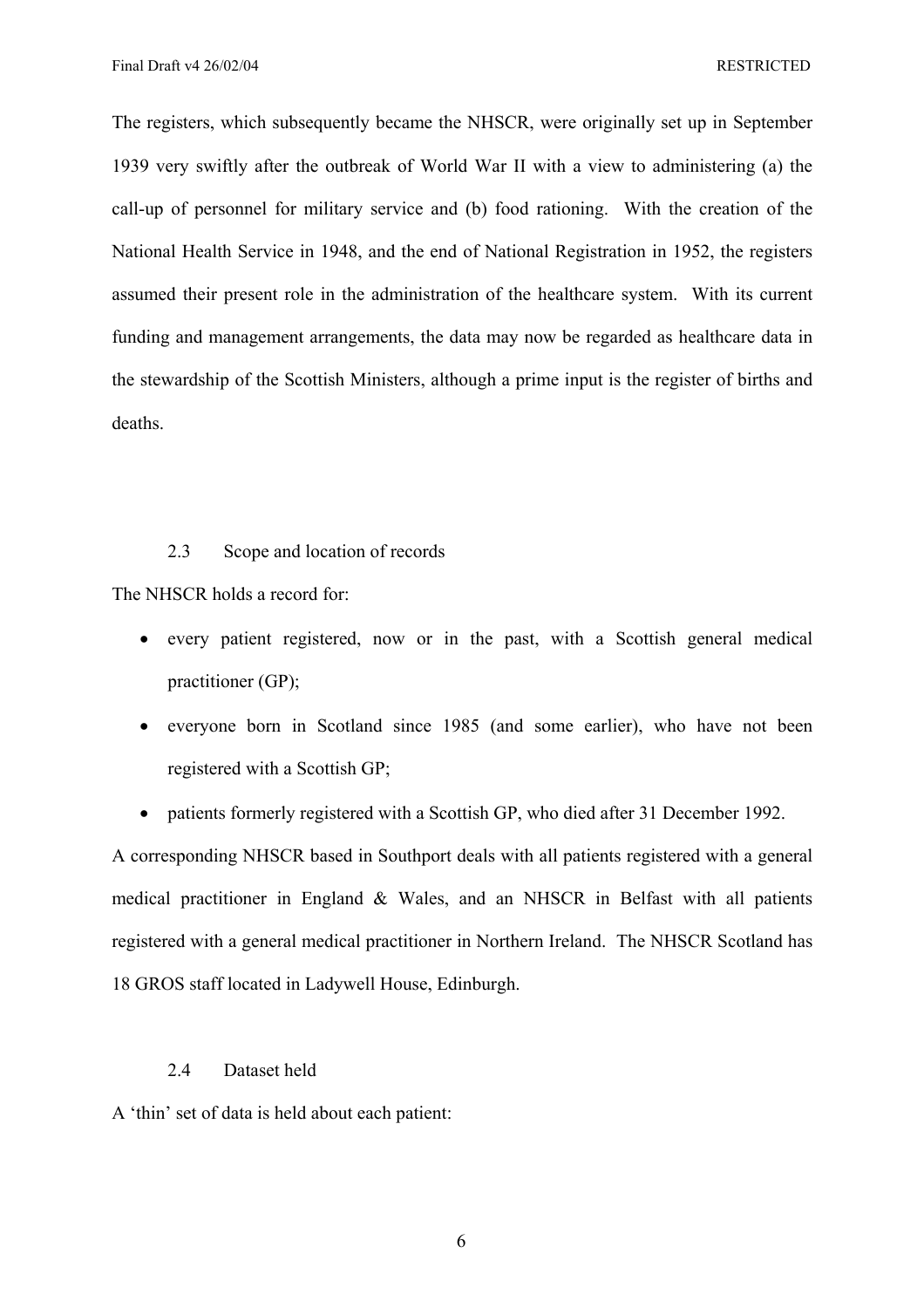- a unique 'NHS' number (which, for anyone born in Scotland since 1939, is normally the number of their entry in the register of births and is therefore a 'birth registration number');
- a unique Community Health Index number (which is the standard number now used to identify patients for an increasing number of NHSScotland administrative purposes in primary, secondary and tertiary healthcare);
- forenames; surname; former names or other names under which the patient has presented for treatment;
- date of birth;
- current and previous areas of registration with a UK health authority, (with dates) and
- flag(s) indicating membership of particular medical research survey(s), including patients recorded in the Cancer Registry.

NHSCR has no access to General Practitioner information, patients' addresses, telephone numbers or general clinical data. Some of these data are held on the Community Health Index (CHI). The NHSCR system is matched against the CHI on a weekly basis to ensure that common data items such as name and date of birth are kept synchronised. The only clinical data held by NHSCR– as a flag on the patient's record- is where there has been a notification of the diagnosis of cancer.

At the beginning of September 2003, the NHSCR held 6.5 million records, of which 6.3 million were allocated to a specific Scottish Health Board and 0.9 million were for deceased patients. Since Census records show that the total population of Scotland in 2001 was just over 5 million, the NHSCR contains a substantial number of additional records. These additional records can be accounted for in the following ways: some patients are now resident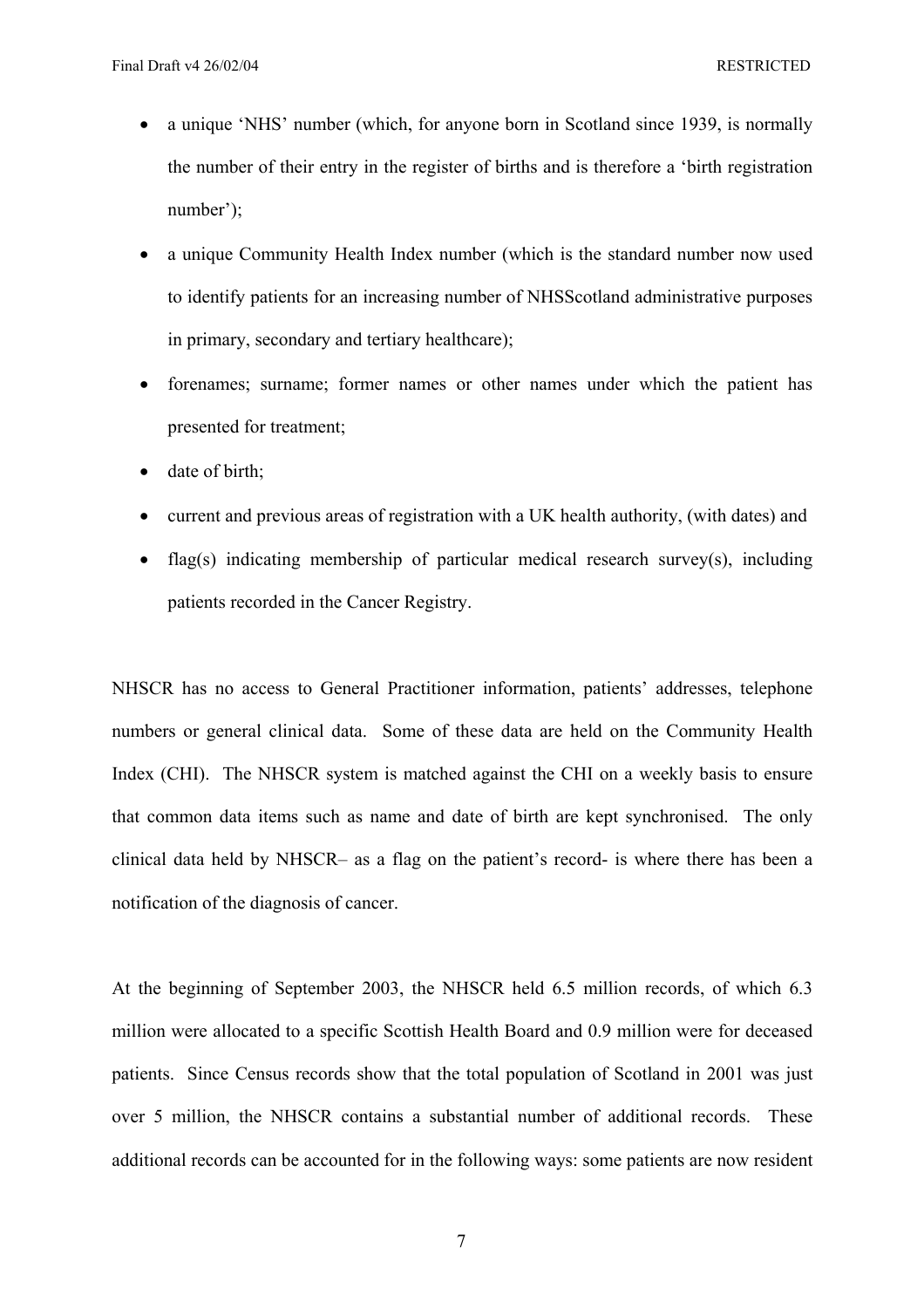in England or Wales; some patients use multiple names; and some patients have moved away from Scotland without that fact having been recorded.

### 2.5 Operational Management

The NHSCR is managed as part of GROS. The NHSCR computer system is operated and maintained within the NHS Scotland contract for national IT services.

# 2.6 The Law, Policy and Service User Expectations

The Data Protection Act 1998, which came into force in March 2000, sets out a framework for the protection of individuals' rights in relation to how information about them is used. This framework is buttressed by the Human Rights Act 1998, which incorporates into UK law the Article 8 of the European Convention on Human Rights guarantee for respect for a person's private and family life. This legislation, as well as the common law duty of confidentiality, and professional and organisational standards in relation to confidentiality and privacy, all have a bearing on the operation of the NHSCR.

Significant policy developments have accompanied these changes in the regulatory environment in relation to privacy. Public services are working ever closer together to help ensure the effective and efficient delivery of services to the population, in order to help safeguard their health and well-being. This move to the more seamless delivery of services can only succeed if relevant and accurate personal information is shared between public authorities, with appropriate safeguards for individuals' privacy in place.

Changes in patients' and service users' perceptions and expectations about how healthcare and other services are provided to them are also a salient feature. Patients not only expect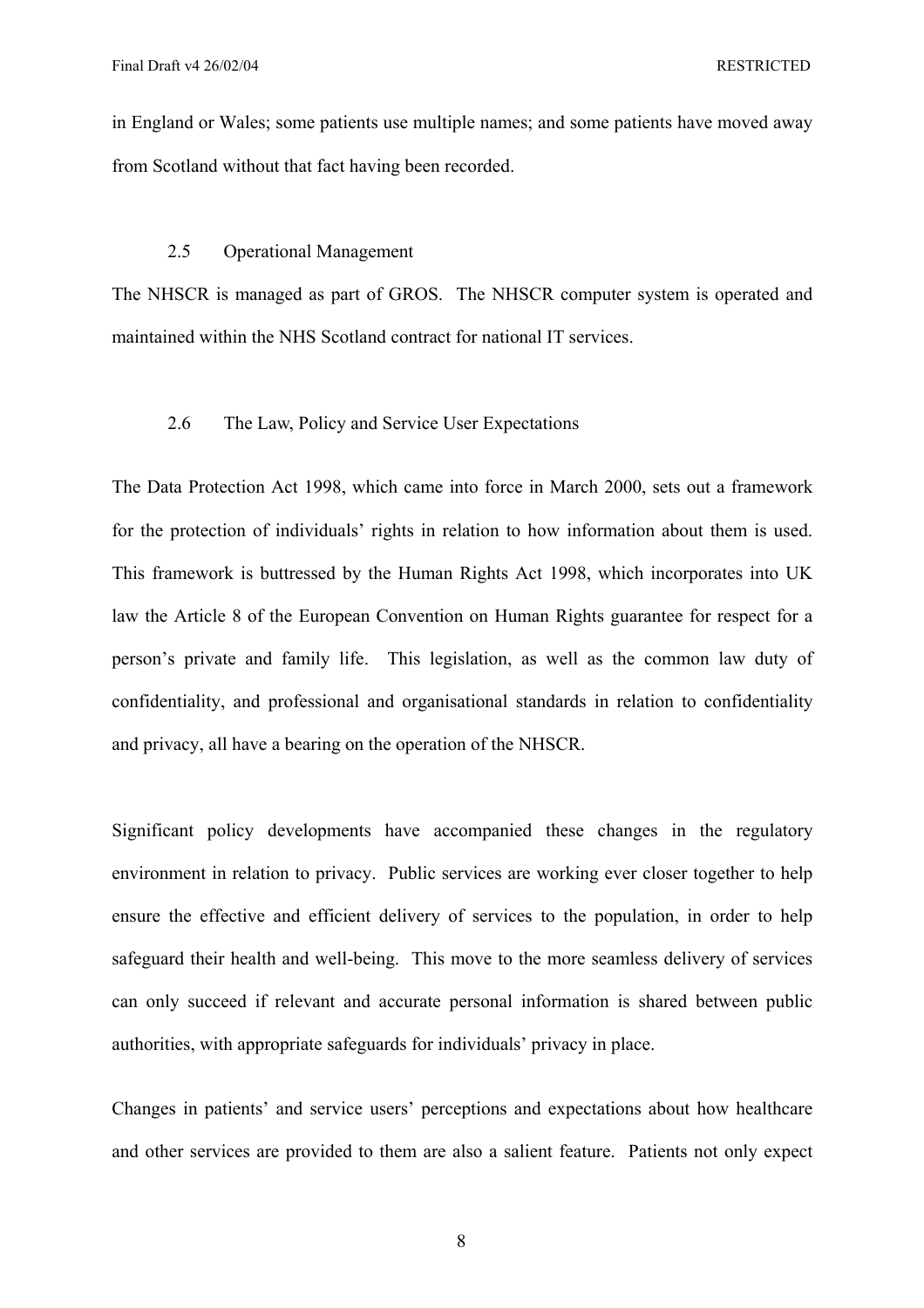Final Draft v4 26/02/04 RESTRICTED

that they receive appropriate care and support for their well-being as and when required, but also that there are improved outcomes for them as a result of that care and support. Such improvements are only brought about by audit and research. Audit and research activities not only serve the public interest, but also help improve the outcomes and health and well-being of individuals. Together with professional good practice guidance, the report prepared in April 2002 for Scottish ministers by the Confidentiality and Security Advisory Group for Scotland (CSAGS) on protecting patient confidentiality, with the Scottish Executive Health Department's response in August 2003, forms a substantial part of the policy framework in NHSScotland on safeguarding patient privacy.

The task, then, is to strike a careful balance of interests between, on the one hand, adequately protecting patient privacy, and on the other, ensuring that the public interest is served through judicious and responsible use of health data.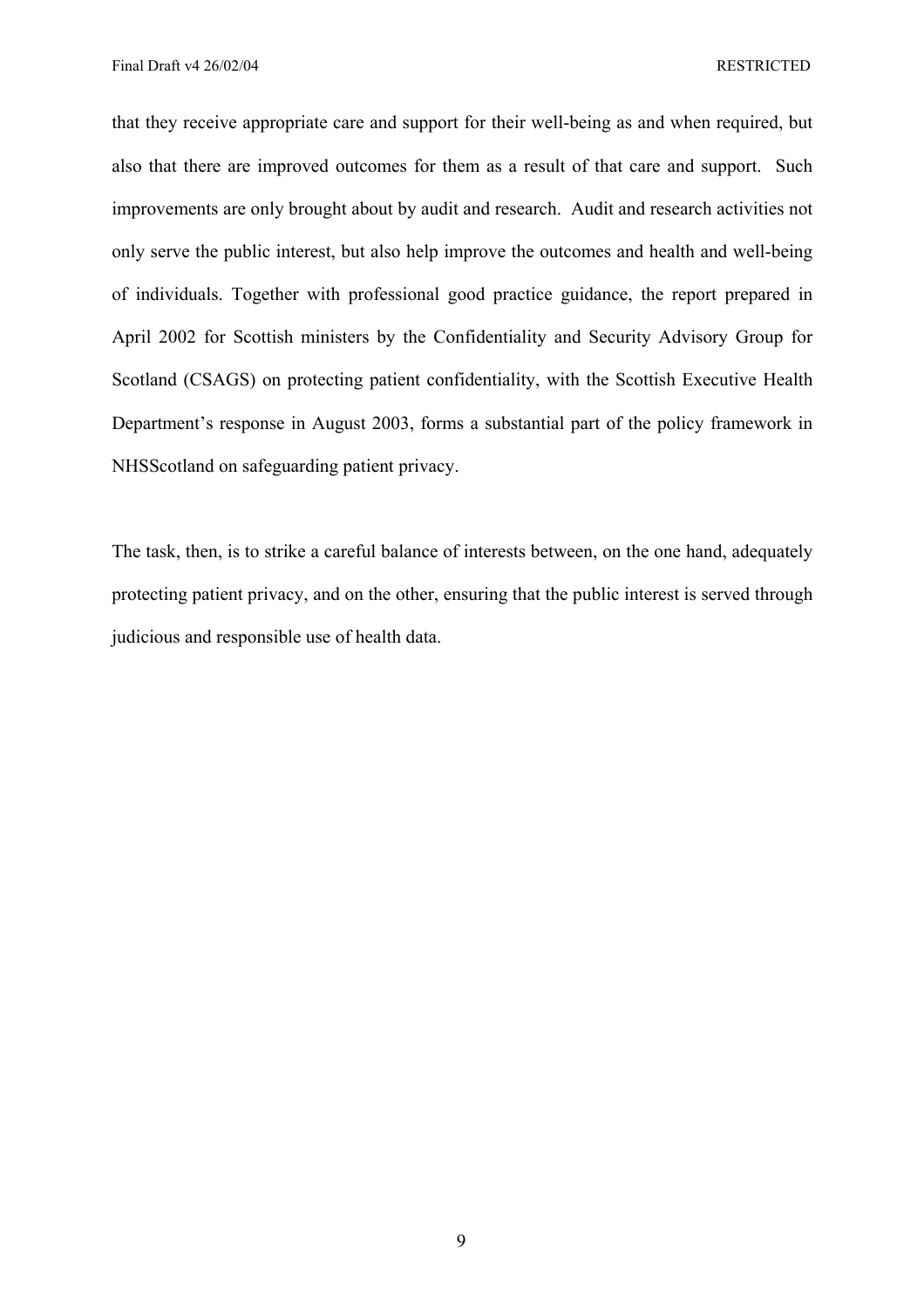## 3. THE FUNCTIONS OF NHSCR

### 3.1 Health Purposes

3.1.1 Data Accuracy

A key role for the NHSCR is to improve the quality and accuracy of the information about patients, which is held within NHSScotland. This helps to link the records for patients who have changed name or moved to, or within, Scotland. The NHSCR performs this function by linking closely to the civil registration system and with the corresponding registers covering the other parts of the UK. To understand this role better, it is necessary to set out some background about patient information held within the NHSScotland.

Prior to January 1997, all patients registered with a General Practitioner (GP) in Scotland, or those who have had other contacts with NHSScotland, such as the Child Health programmes, or Tayside Hospitals, have been allocated a CHI number on one or more of 8 local independently operating CHI databases. Under this old system, each time a patient moved from one geographic area covered by one CHI database to another e.g. from Glasgow to Edinburgh, then another CHI record (and therefore additional CHI number) was generated for that patient on the receiving Lothian database. In January 1997 the 8 regional CHI databases were brought together with the creation of a search index. This process ensured that each record was allocated one CHI number that would uniquely identify that record for future. All current authorised users (e.g. Practitioner Services Division (PSD) of the Common Services Agency for NHSScotland) are able to access their local CHI database as before. However, the Search Index gives users access, under strict control, to the other (non-local) CHI databases that cover the rest of the population of Scotland.

There are nightly computer updates from the CHI to the NHSCR database. These are for patients who have registered with a General Practitioner out-with their previous Health Board area, or to reflect a change to any part of the demographic information NHSCR holds. There are weekly electronic updates of death notifications from the NHSCR to the CHI System.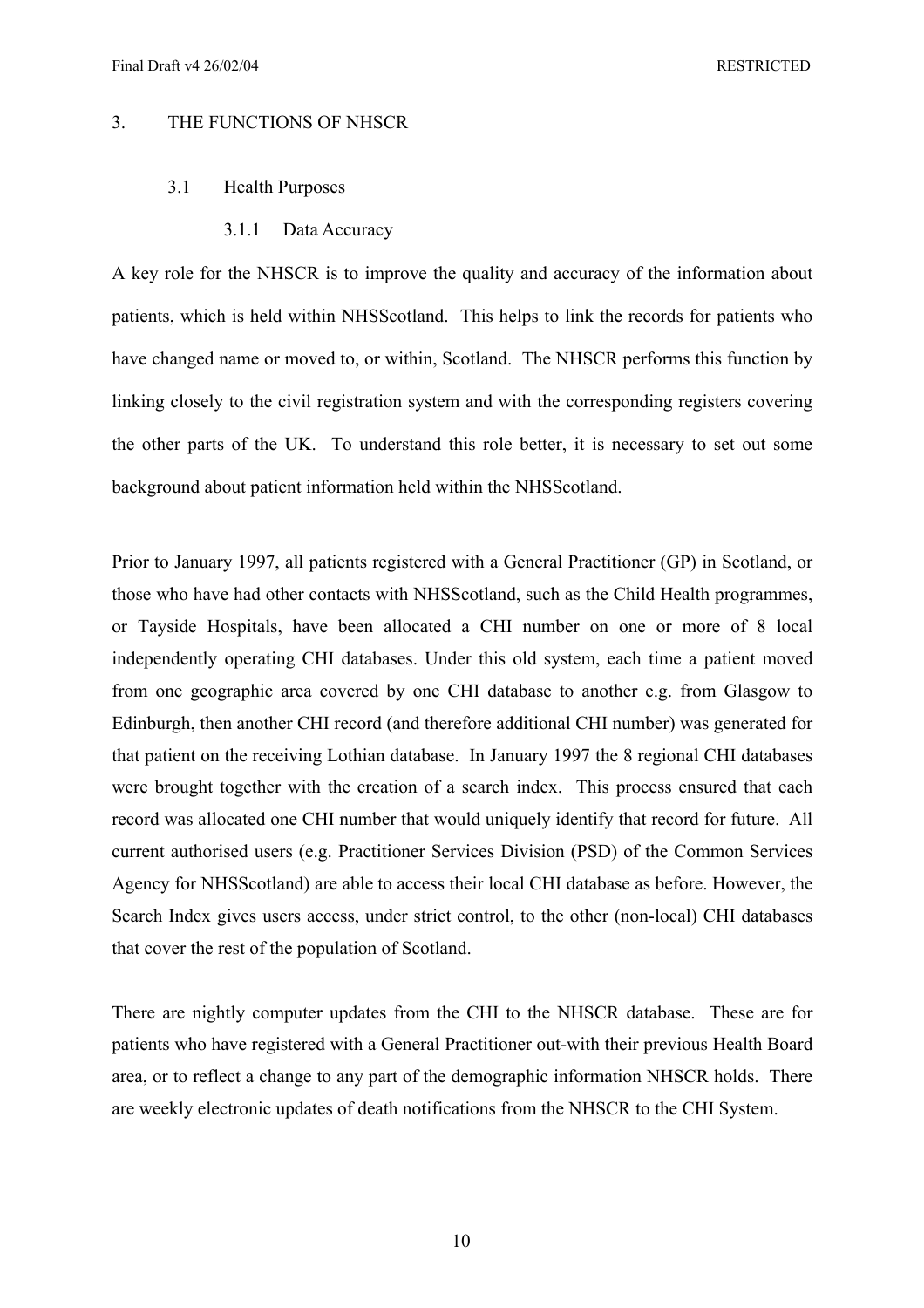NHSCR interactions with the CHI help to ensure that the record created when an individual makes a new contact with the system has the correct relationship with existing records in the system. Nightly matching and counter matching processing between NHSCR and the CHI enables the control and linkage of potential duplicate records, and ensures that in at least 98% of cases the correct match is made. The remaining cases are returned to the originator of the data with a request for more detailed information. This resolves about half of the problematic cases. The remainder are allocated a new NHSCR number (in a special series prefixed by code 9, to denote the possibility that it may be a duplicate record). The true identity of the duplicate record can often be identified by the NHSCR with the passage of time and, in such cases, the two records are linked.

These processing arrangements are vital to NHSScotland meeting the statutory requirement to maintain accurate personal data, set out in the Data Protection Act 1998.

#### 3.1.2 Medical Records Transfers and Data Updates

A key function of NHSCR is to help Scottish Healthcare providers move patients' medical records across UK borders. Each year, about 250,000 patients move across Health Board boundaries within Scotland and 50,000 patients move in each direction, to or from England/Wales and Northern Ireland. In each case, the NHSCR provides information to "importing" and "exporting" health authority. In a further 600,000 cases per year, changes of name or other data (not involving a change of location) are registered.

# 3.1.3 Medical Research

NHSCR assists with certain kinds of research projects, and approximately 75,000 disclosures to medical researchers are made annually. Examples are given in Annex D.

NHSCR is particularly useful for forward-looking studies in which the subjects of a study population (e.g. persons employed in a particular industry, resident in a certain area, or who have received certain forms of treatment) are mainly identified by the researcher. Their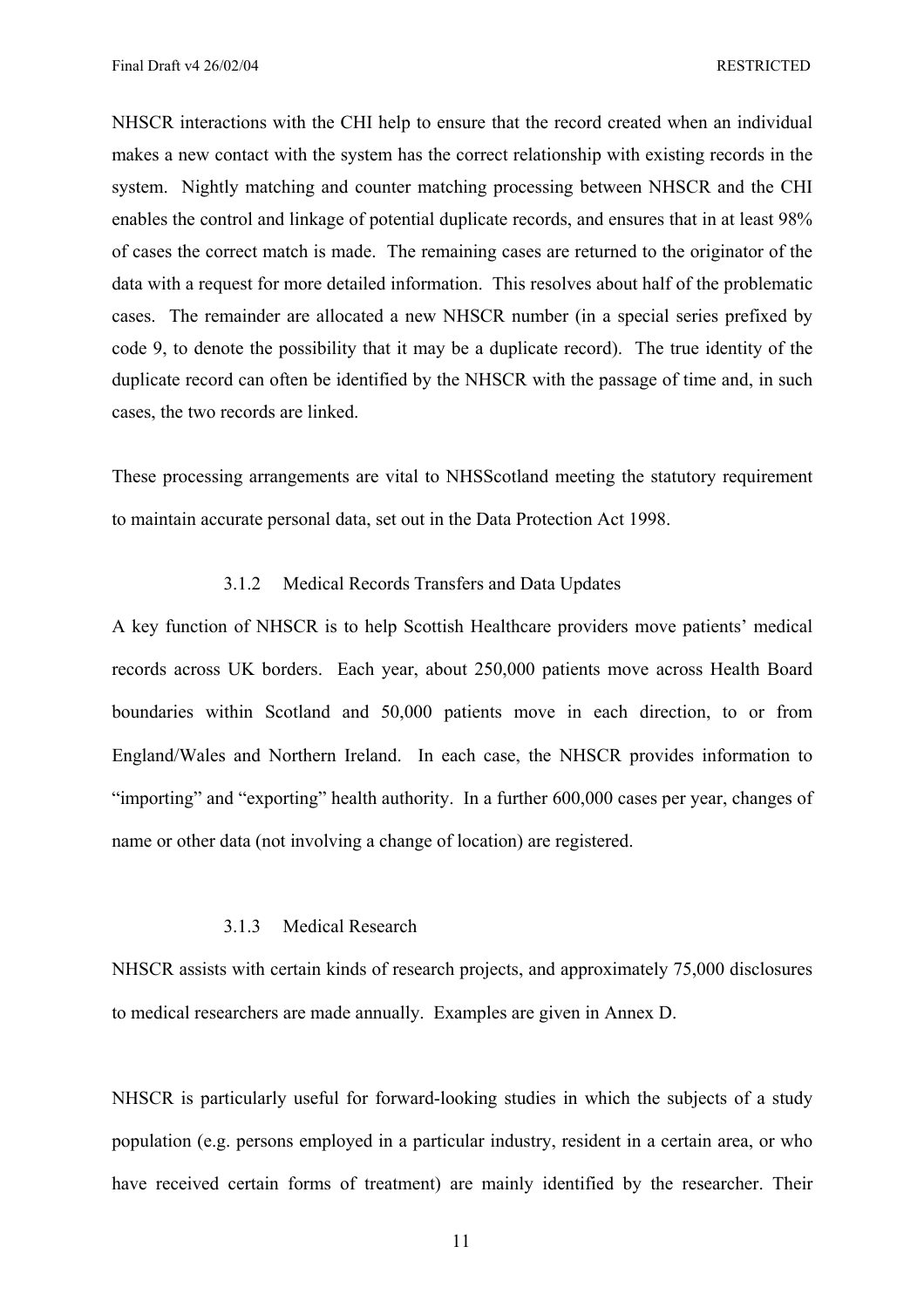records are specially marked on the Register with a code representing the study so that when deaths notified to NHSCR are found to relate to such entries, researchers can be informed of the death and supplied with copies of the death draft entries. Researchers can also be informed of other events that may occur before or after a record has been marked e.g. cancer registrations or for other reasons e.g. name change, area moves, other surveys or leaving the country.

NHSCR also helps with the use of Vital Events data (births, marriages and deaths) for straightforward verification of the status of persons not found when following up research studies. For those found to have died, copies of the forms of particulars are supplied, giving details of the date and certified causes of death. When the death of a specially marked patient occurs in Scotland, (or anywhere in the United Kingdom) NHSCR can, if requested, supply the researcher with a death certificate, bearing the cause of death coded to the World Health Organisation's International Classification of Diseases (currently version ICD10). For approved medical research projects with the appropriate informed consent, NHSCR can also supply cancer registration information, name of the health area in the UK in which the patient is currently registered, notification of change of name, or the fact a person is no longer registered with a UK NHS doctor.

All requests to use the NHSCR database for medical research purposes are submitted to the Privacy Advisory Committee (PAC), details of which are given in Annex B. The principal function of this committee is to protect the privacy of patients while at the same time recognising the need for legitimate access to records by researchers and those involved in health administration for well-defined and bona fide purposes, subject to appropriate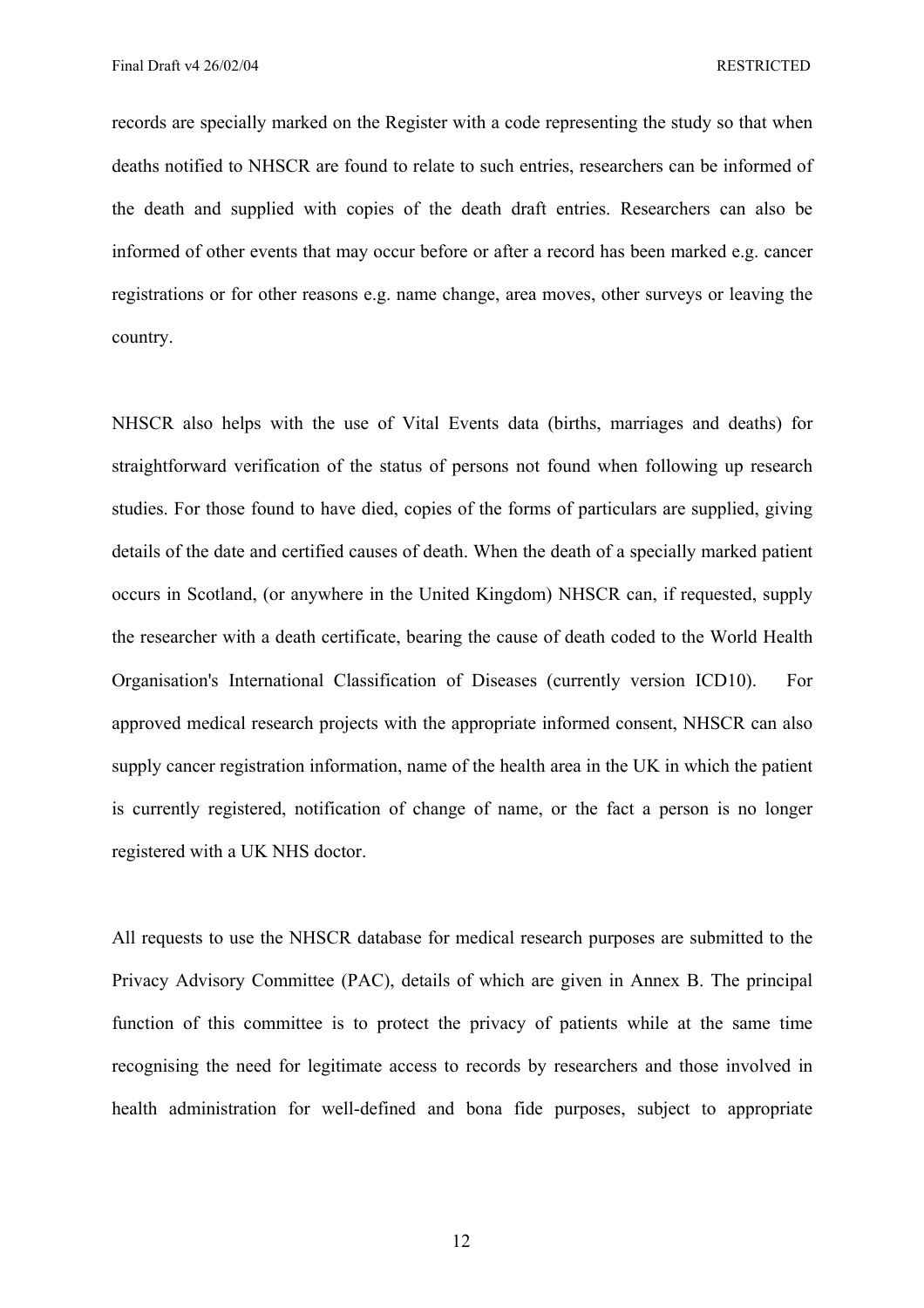safeguards to maintain confidentiality. Wherever practical, access is only granted to anonymised data.

# 3.1.4 Tracing

As well as the 6 million plus records on the NHSCR database, a link to Central Register Southport (the English and Welsh Register), which enables only the reading of information by NHSCR staff, is in place. NHSCR also has online access to the indexes of the 36 million births, deaths and marriages registered in Scotland since 1855. This theoretically allows quick access to tracing 'lost patients' for health care providers and approved medical researchers. A 'Traceline' service is in place in England and Wales, on a cost recovery basis, to perform this service. Since March 2000, this service has not been available in Scotland. This is because in March 2000, the Directors of Public Health at the NHS Boards, responsible for safeguarding the patient confidentiality of some of the NHSCR data that had originated from CHI, adopted a cautious approach to such uses of patient data, in the light of the changing legal framework at that time. Some 400 tracing requests were received by NHSCR in 2002- 03 for which NHSCR data could not be used. Of these, all but 82 could be assisted using GROS's registration database. The Review Group was made aware that a UN agreement, to which the UK is a signatory, was in existence to allow the kind of tracing which had continued in England and Wales.

#### 3.2 Non-health Purposes

The NHSCR continues in a limited way to perform its original function as a population register for purposes not linked to the health service. The key uses to which the NHSCR is put for these purposes are listed below.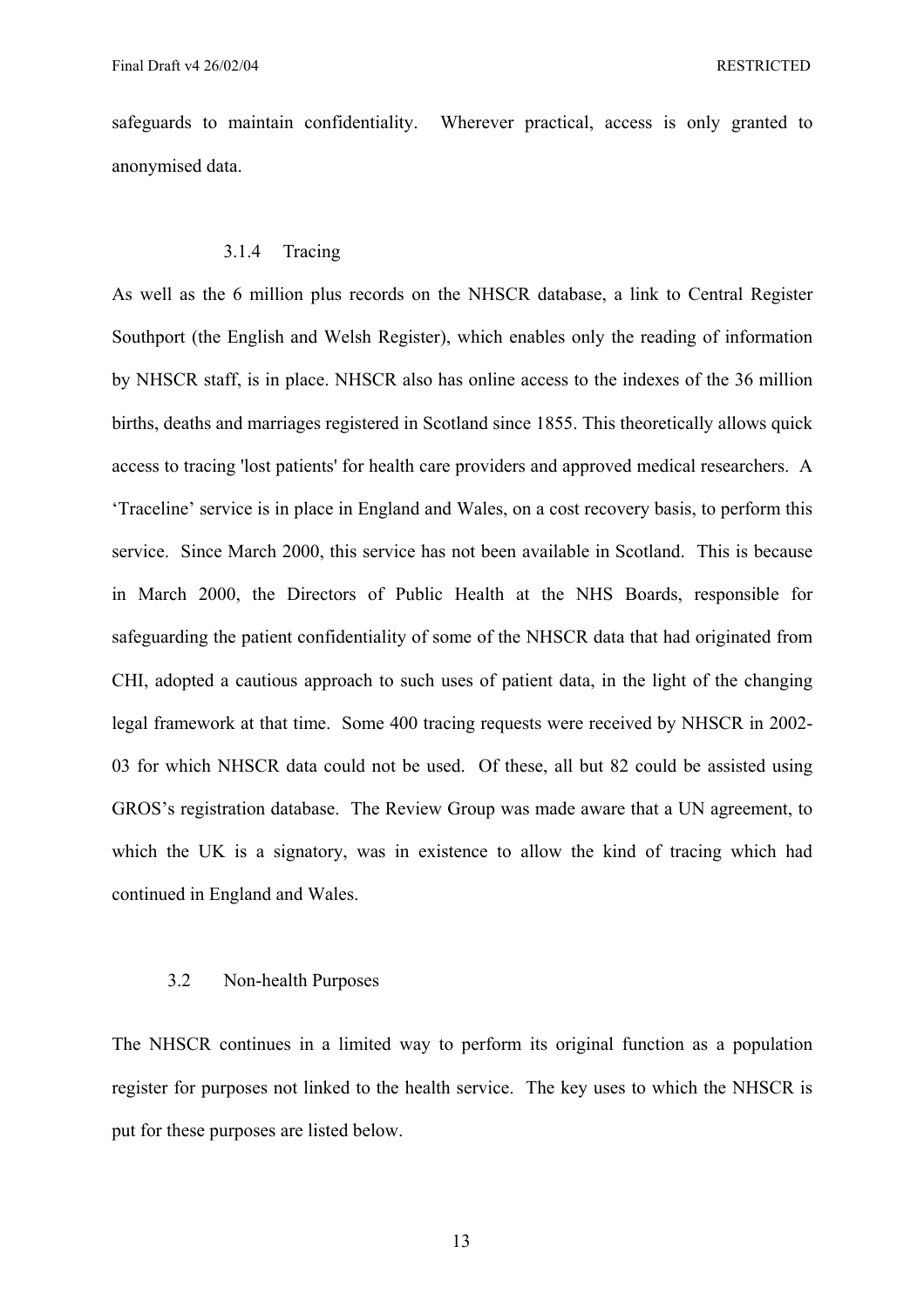#### 3.2.1 Person Level Data

NHSCR participates in a range of activities for non-health purposes that involve disclosures from individual person records. These include the following:

- Assistance with the prevention and investigation of the most serious criminal offences, after all other avenues have been explored, including war crimes investigations associated with World War 2 and social security fraud. In addition, the NHSCR can offer limited assistance to the Department of Work and Pensions, and their Child Support Agency, in tracing maintenance defaulters. This information only confirms the identity of the individuals, mainly by the use of the GROS registration data.
- Assistance with civil judicial investigations, for such matters as missing persons, wills and estates, in particular those conducted under section 9(1) of the Presumption of Death (Scotland) Act 1977.
- Responding to requests by individuals under the Data Protection Act to view the personal information stored about them on the NHSCR.
- Disclosures of date of birth information to the Department of Work and Pensions where eligibility for a pension or age-related benefit is in question.

#### 3.2.2 Aggregate demographic data

The Registrar General uses NHSCR information on the numbers of patients moving between Health Board areas of Scotland and between Scotland and other parts of the UK, which provide the single most important statistical source for internal migration data. More recently, anonymised information from CHI has also been made available to the Registrar General to provide data for patient movements within Health Board areas, to assist him with the production of Council area and small area population estimates between Censuses.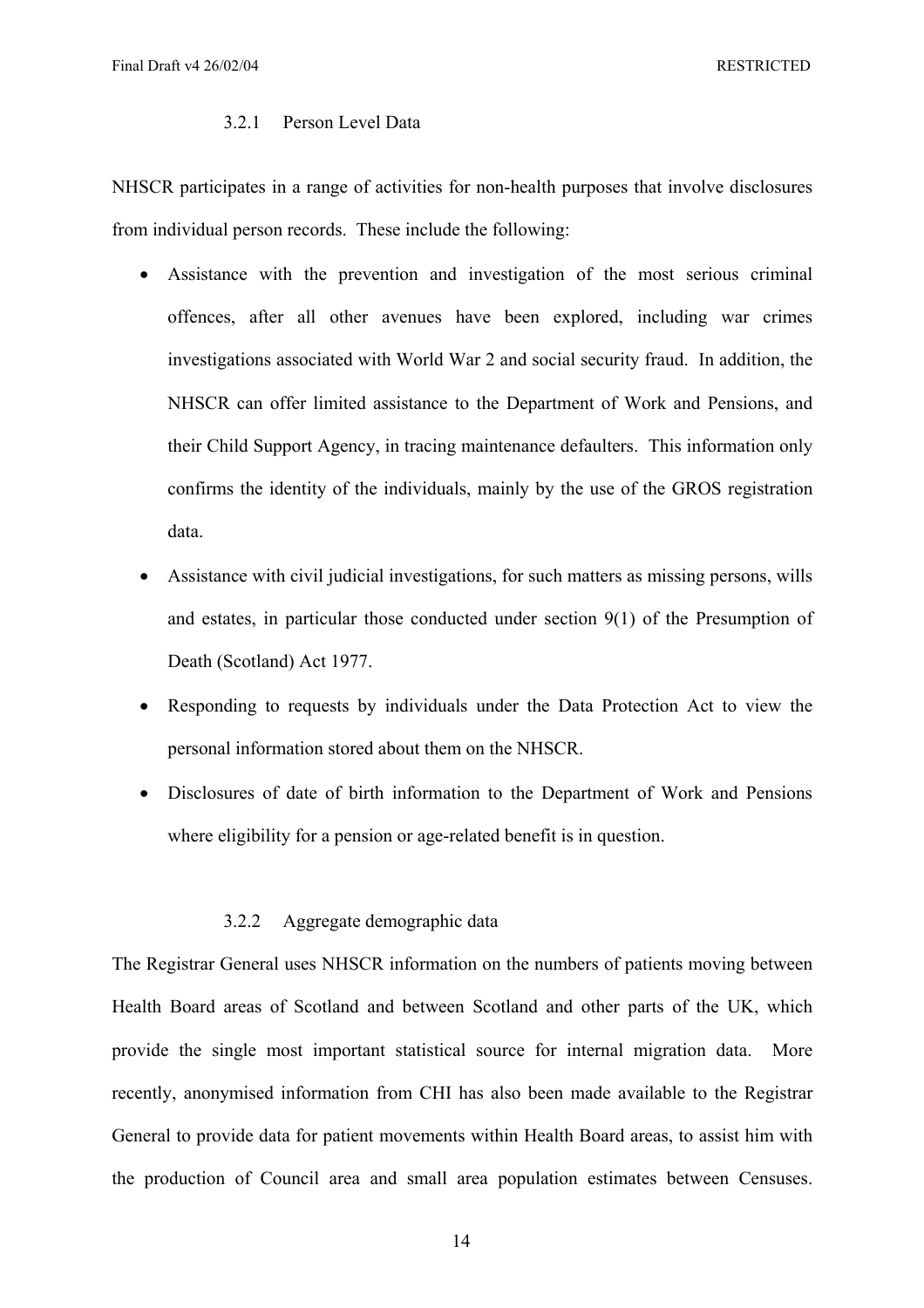Whilst not an authoritative count of migrants, these sources are an important input to the production of accurate population estimates between Census years.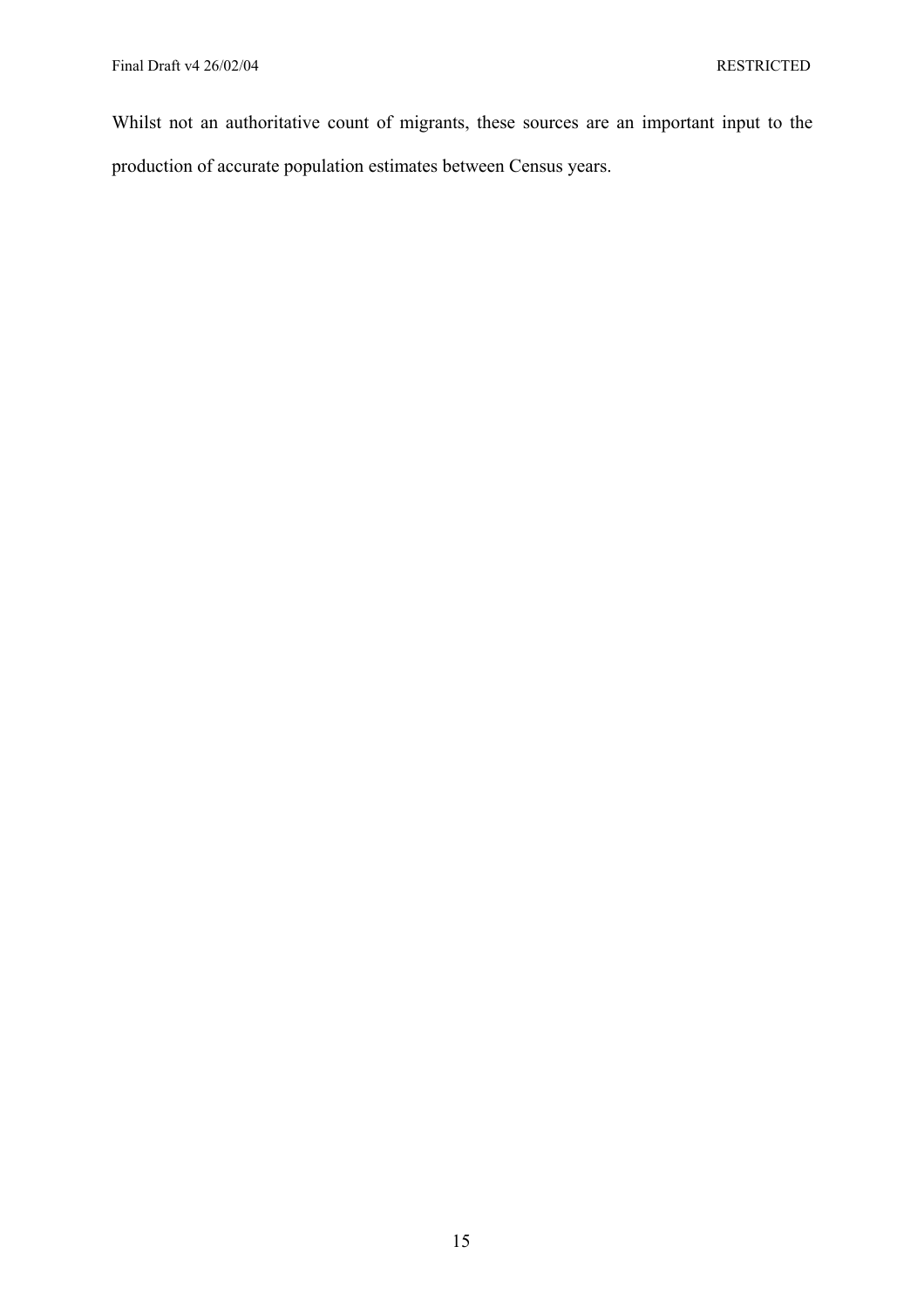## 4. THE NHSCR IN THE WIDER ENVIRONMENT

# 4.1 Introduction

It is clear from earlier sections that the NHSCR provides a service to NHSScotland, the Registrar General for Scotland, the health research community and other central registers in the UK countries. It holds a limited data set that interacts with other information held by these organisations, thereby making their operations effective and efficient. This set of relationships, and changes in the role, function and information systems of each organisation, influences the work of NHSCR.

Decisions for changes in NHSCR's function will be influenced by its commitment to efficient operation, developments in information management and best practice that determines the storage, retrieval and linkage of information. But many of the likely influences to affect NHSCR will come from outside.

This section offers a brief description of the key activities and developments of each organisation with which the NHSCR interacts, identifying potential effects on its role and operation. A diagram outlining NHSCR's key external interactions and relationships is at Annex G.

# 4.2 NHSScotland

NHSScotland commissions and provides health services for all registered patients in Scotland and, on an emergency/humanitarian basis, all visitors to the country. While NHSScotland provides most services, it does so in collaboration with a range of other statutory and voluntary organisations. NHSScotland has entered a period of further organisational change to unify local health services into NHS Board systems. Boards become responsible for public health, strategic management, and integrating acute, primary and community care delivery. Each is developing Community Health Partnerships (CHPs) as a local service delivery organisation with close ties to social care, voluntary organisations and a range of local agencies which impact on health, particularly with the Local Authorities. Patient Focus and Public Involvement are also prominent themes of health policy, in order to shape a modern and responsive public service. Workforce developments and higher investment in information systems are key NHSScotland commitments.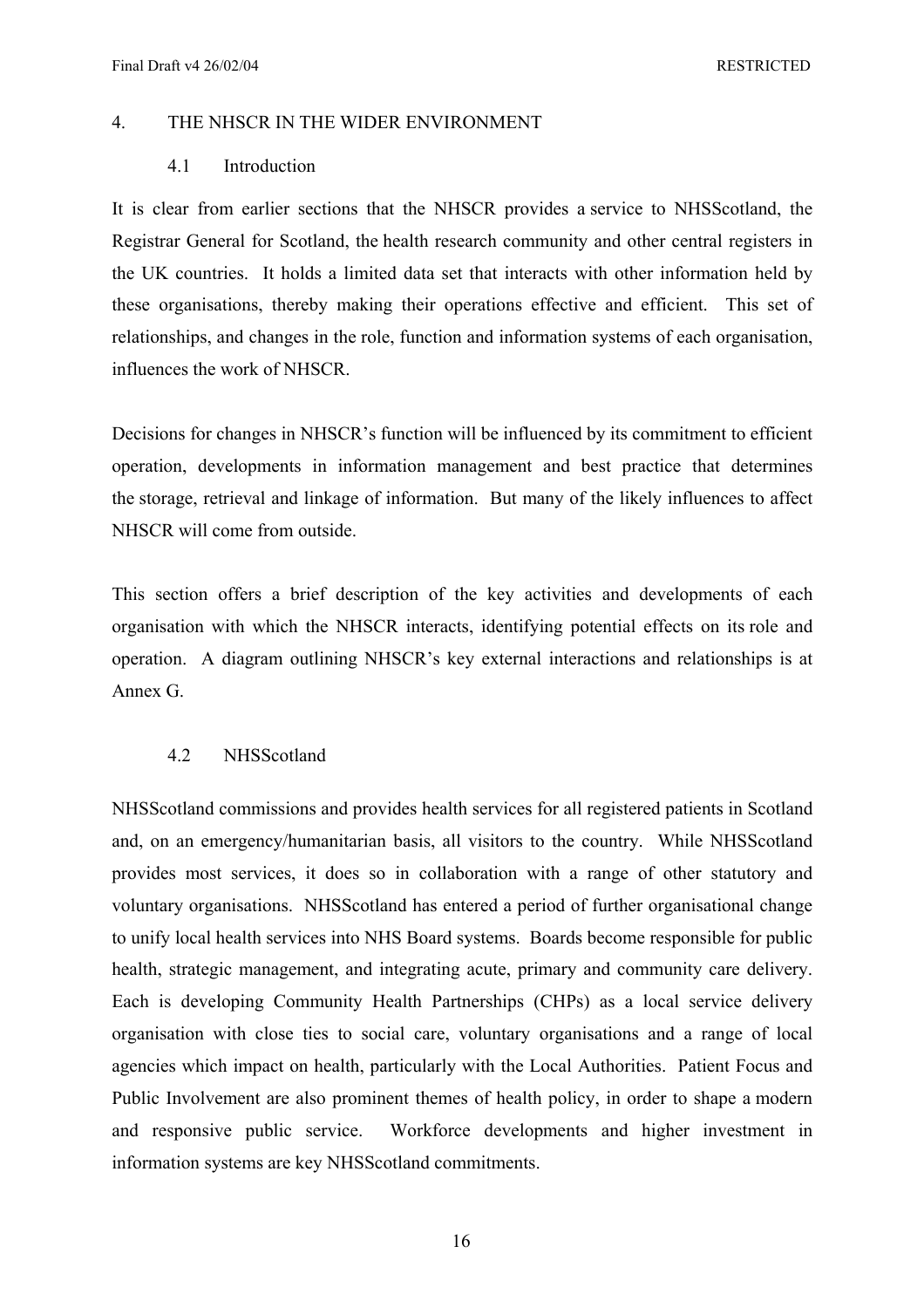Information systems seek to deliver sound management information towards clear public accountability. Information is vital to assure clinical governance and measure health improvement. These requirements reinforce and clarify the NHSCR's role in assuring accurate patient listings and supporting more intensive use of the Community Health Index (CHI). Reliable and consistent authentication of patient information is vital when assembling different fragments of patient information into the same electronic record. The keystone of NHSScotland's strategy for health records management is to use the CHI number with the associated patient demographic data held on the CHI. The importance of this aspect of NHSScotland's eHealth strategy cannot be underestimated. Further plans are being made to enhance the current CHI system with the creation of an index to be known as the SCI Index (Scottish Care Information Index) set on a more modern computer platform and available to a wider range of health service staff round the clock. These developments will help create a full person demographic service for NHSScotland. NHSCR will play a pivotal role in assuring data accuracy and completeness helping NHSScotland safely to create, maintain and make available Integrated Care Records and meet its statutory requirement for accurate personal data, set out in the Data Protection Act 1998. These developments within NHSScotland provide the opportunity to clarify and improve the quality control function of the NHSCR. Indeed, its quality control role could be enhanced if resource was available to carry out regular SCI Index and NHSCR record matches, with any discrepancies pursued and explained. Thus, the future prime role of the NHSCR will continue to be one of quality control to NHSScotland. Its potential for use as a population register, as an alternative future function, may be explored at a later date (section 4.3).

# 4.3 Other Care Services

The nature of care is becoming steadily more complex. A large number of voluntary organisations provide health care, and NHS organisations commission care jointly with Local Authorities and other interests to offer integrated support. One example is the development of child protection teams that share information between health and other agencies as necessary to support the most vulnerable groups of young people. Whilst matters of confidentiality are of great importance, accurate person-level health records are essential to offer quality information that enables planning and delivery of services, which, in turn, protect and improve the well being of individuals, whatever the original source of care.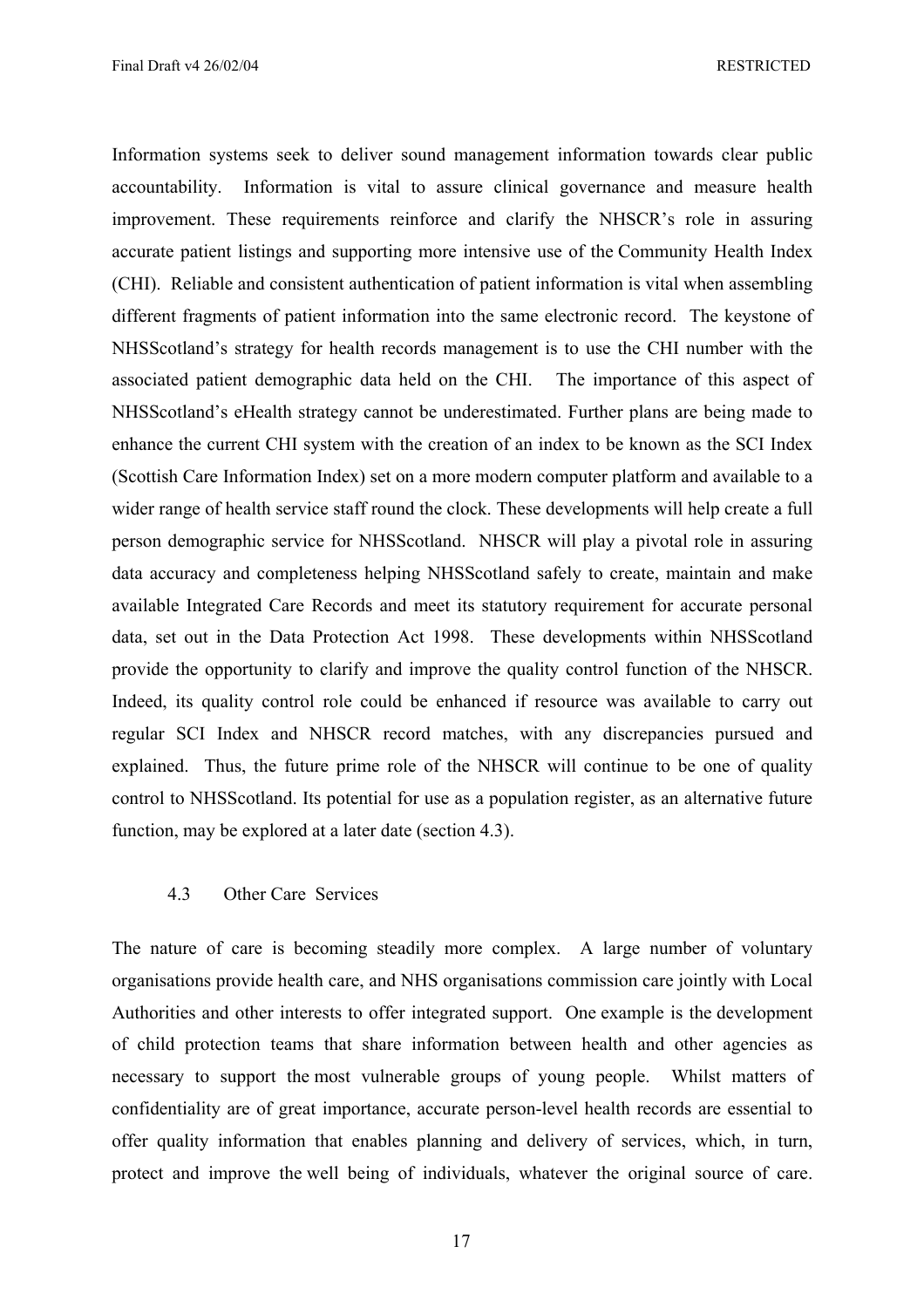Whilst the NHSCR is primarily a resource for health care, the inevitable consequences of developments in care are its use in supporting integrated care delivery between health and other care providers.

# 4.4 21st Century Government

The Scottish Executive is committed to improving public service delivery in Scotland. The need for better use of data to ensure that service delivery is co-ordinated in ways which minimise duplication and maximise effectiveness to promote the well-being of citizens is core to the Executive's 21st Century Government vision of improving public service delivery. Citizen focused delivery of services is characterised by choice of means of access; by convenience; by effectiveness; and by continuous improvement.

As part of its work, the Scottish Executive's 21st Century Government Unit and GROS are liaising closely with the Office for National Statistics which, with the close involvement of HM Treasury, is examining the feasibility of developing a high-quality common population register. The Citizen Information Project study team has concluded that benefits could be realised by holding in one place a tightly-defined and appropriately verified selection of basic identity information about people that could be widely used across the public sector. There are also plans for a Personal Public Service Number, expected to be based on the NI Number which could pave the way for members of the public to have one truly unique number linking them to all public sector services. This **population register** would be at the heart of an effective and secure system for sharing citizen data. In particular there is scope for:

- citizens only needing to update details with government once, either directly through the registration authority or via a government department with which they have dealings;
- improving efficiency of the public sector by reducing duplication of effort in different departments and agencies;
- raising the quality of basic identity data accessible to all public services and improving the statistical basis for policy-making;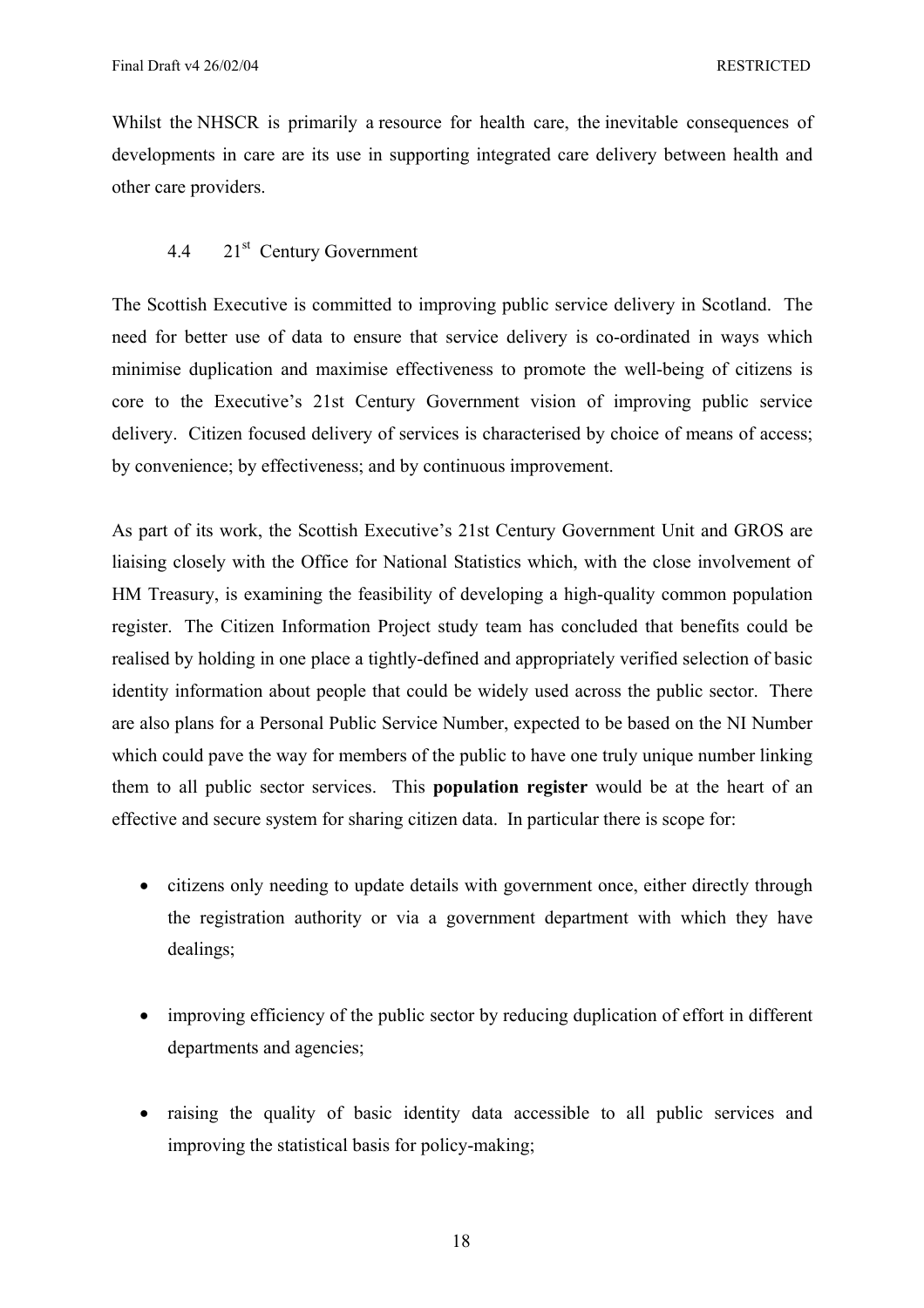• providing a strong legal basis for personal data holdings and exchange;

eventually allowing government to personalise and target communications and services more easily and accurately.

These proposals would require legislation and would be implemented within a legal framework that helps to protect privacy (further detail in section 4.5). The proposals might be implemented progressively from 2007, and have important implications for the NHSCR. It is not proposed that the NHSCR should be the starting-point for the proposed register (which would be derived principally from passport, driver's licence and employment/pension data). However, the NHSCR is currently the most comprehensive source of change-of-area data and might therefore play an important role in updating the register. More fundamentally, the new register might provide NHSScotland with an alternative source for the quality control/accuracy function at present performed by the NHSCR.

# 4.5 Other Legislative Matters

The past five years have seen important developments in legislation relating to information, including the European Convention on Human Rights and its adoption into Scottish legislative policy, the Data Protection Act 1998, and the Freedom of Information (Scotland) Act 2002. This raft of legislation aims to protect the rights of individuals, in balance with the public interest, ensuring the involvement of people in decisions about the use of their information. Legislation also facilitates access to official information held about individuals and the ability to share personal information between public services (provided stated conditions are met and with appropriate safeguards). These powers are accompanied by the individual's ability to withhold permission to share personal information between public services, where this is an informed decision not covered by statutory exemptions.

Within this legislative framework, there now exist increasingly complex and careful controls. The NHS Caldicott Guardian network, comprising senior clinicians tasked with safeguarding patient confidentiality in their organisations; and the supporting Data Protection Forum of NHSScotland Data Protection Officers, ensure good health information practice and the sharing of best practice. There are protocols for handling data in a number of situations and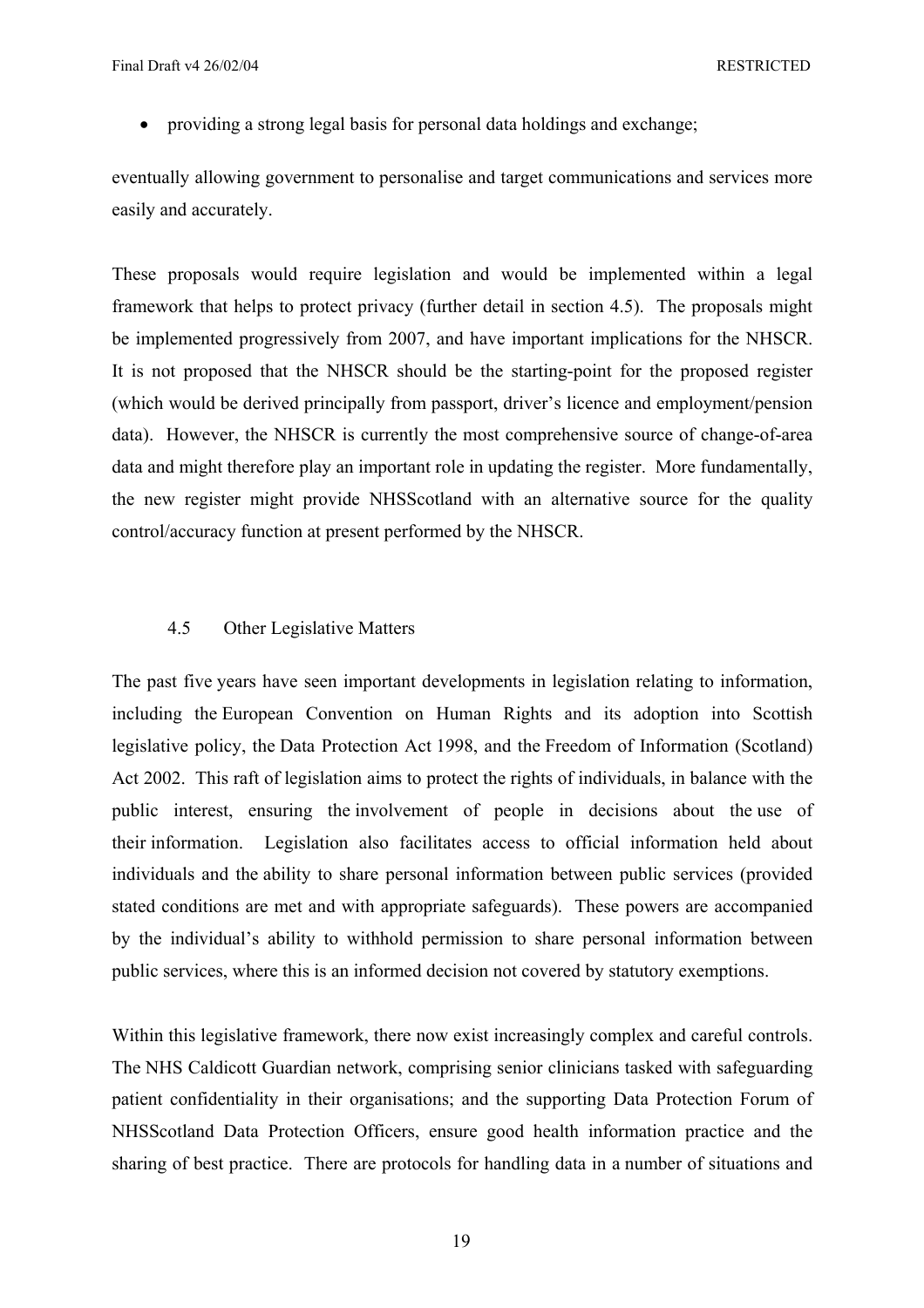for restrictions on access. Protocols have also been devised under the National Statistics Code of Practice in relation to the statistical and research uses of personal information.

Health information systems, of which NHSCR is a part, are in place to serve the public as patients and citizens. There is much common purpose between effective operation of the NHSCR as a resource that holds patient interests central, and the effective management of NHSScotland. The NHSCR also supports knowledge about health and healthcare, through its routine and research activities, and contributes significantly to population statistics, which in turn play an important role in planning and managing health services. It plays a key role in assuring data accuracy, a requirement of the Data Protection Act 1998.

The NHSCR continues to operate in a dynamic legal framework, shaped by case law on privacy and confidentiality and interpretation of existing statutes, together with codes of best practice. Patient confidence depends on continued attention and investment to help guarantee the proper use of data, the maximum use of information and the upholding of rights to privacy. These factors are likely to influence policy that, in turn, impacts on the NHSCR and ways in which it uses and shares data.

# 4.6 Other Countries

Similar central registers exist for England/Wales and for Northern Ireland. Staff at these Registers are keen to establish consistent data standards, data sets and procedures with the Scottish Register, to facilitate effective flow of patient information as individuals move across country borders.

The Review Group were informed by the results of an extensive review carried out in England of their NHSCR function. This review, carried out by the Department of Health in England through the NHS Information Authority, concluded that the quality functions carried out by NHSCR are critical to the effective management and maintenance of patient demographic services. Previously, England and Wales briefly set aside their data quality function, but realisation of its utility prompted its re-establishment. In its present form, it takes a different approach to management of the database and there is a well-advanced plan for a more holistic approach and integration of their equivalent of CHI and NHSCR.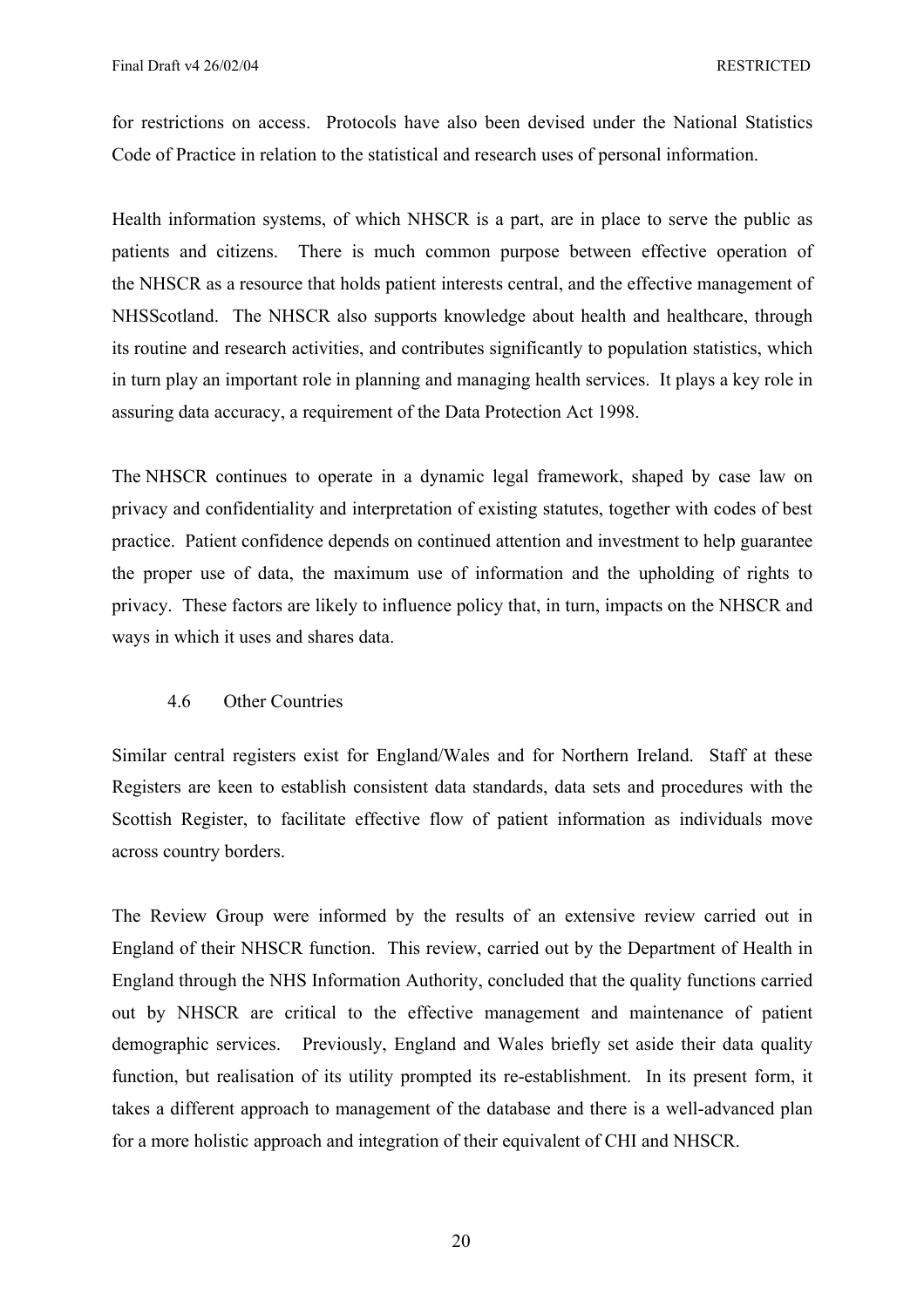Brief study of arrangements in other countries yields limited comparison. Developments in the rest of the EU may offer the prospect of better tracking and support of patients across the EU zone, as patients register for treatment in other member states. However, as no other countries have comparable single public health services, use of Health Service derived data has few parallels with the UK and Scotland. Benchmarks of best practice are therefore limited. Other countries tend to hold NHSScotland information systems in high regard, not least in that Scotland is able to produce health information and facilitate health research in larger measure which are amongst the best assets in the world, backed by high accuracy, reliable population information, and good research collaborations.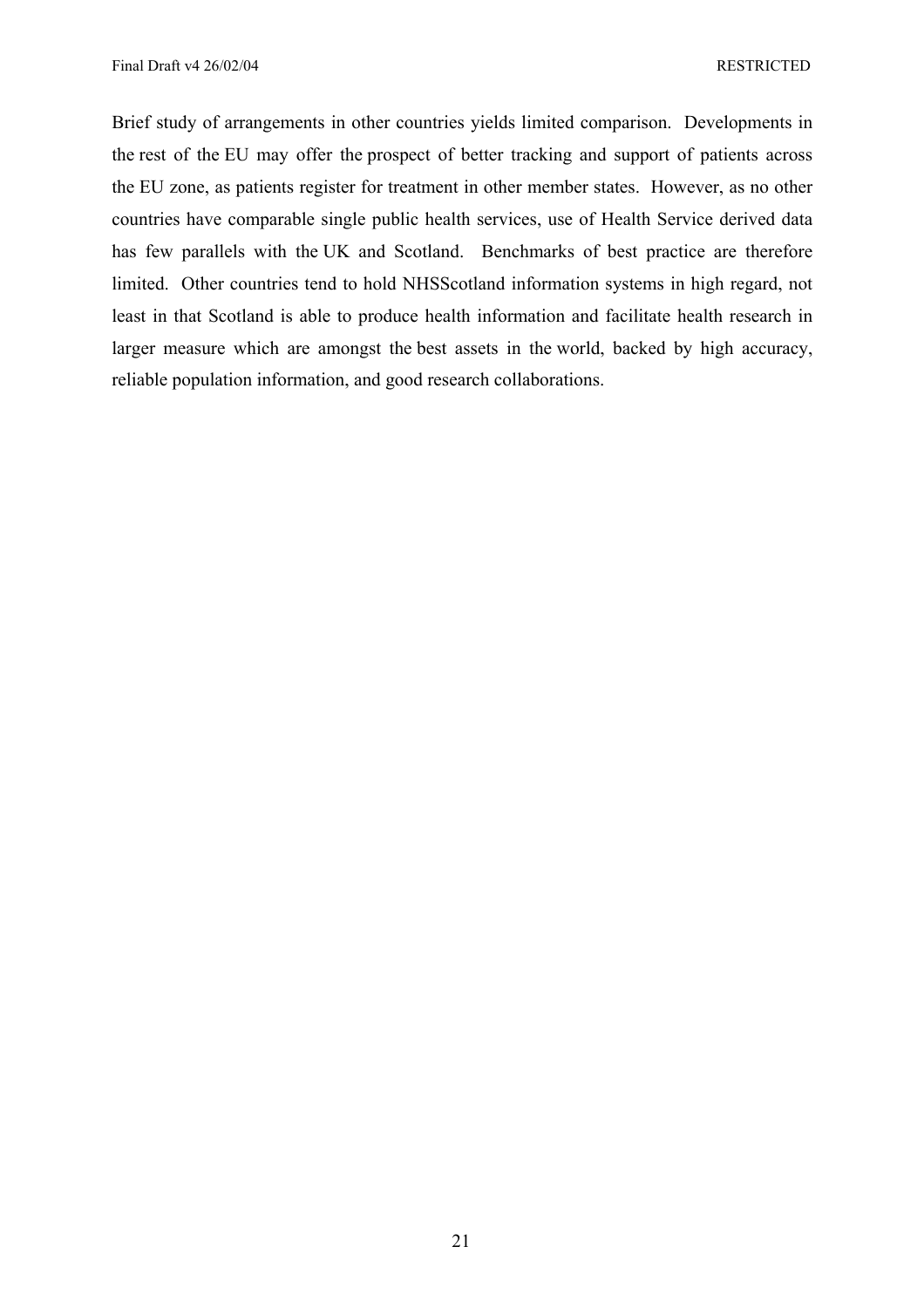Final Draft v4 26/02/04 RESTRICTED

# 5. QUESTIONS ADDRESSED BY REVIEW GROUP

#### 5.1 Do we need NHSCR?

Although NHSScotland holds very comprehensive patient databases separate from NHSCR, the Review Group was clear that an additional quality checking system is vital to enhance accuracy; in particular, to minimise double counting and to act as an enabler for the transfer of appropriate records to and from the rest of the UK. As a strategic resource in supporting large-scale research, the NHSCR is useful and efficient, although similar processes elsewhere could perform a similar function. While important research relies on civil registration– particularly the fact of and cause of death- it may be possible to meet this need by using other NHSScotland systems fed by GROS data. The NHSCR has other functions based on its high quality "population register" work, namely providing migration data for the Registrar General, and tracing and verification of identification for other purposes. In time these functions performed by the NHSCR may become obsolete, but only when a good-quality population register replaces the quality functions currently performed by a separate NHSCR.

Other ways of delivering a similar function to NHSCR would entail a checking system for the CHI locally or nationally, and a pooled arrangement for NHS Boards to relate to other Central Registers in other UK countries, possibly further afield. The Community Health Index (CHI) might in future fulfil the NHSCR's role as a resource for research. The Registrar General would not be able to provide such accurate inter-censal population estimates if there was no alternative source of migration data. We therefore judge that the population register/quality control function provided by the existing NHSCR should continue at least until a viable alternative is in place. It is, however, important that contact is maintained with those working on alternative population registers and that the potential for synergy is not lost.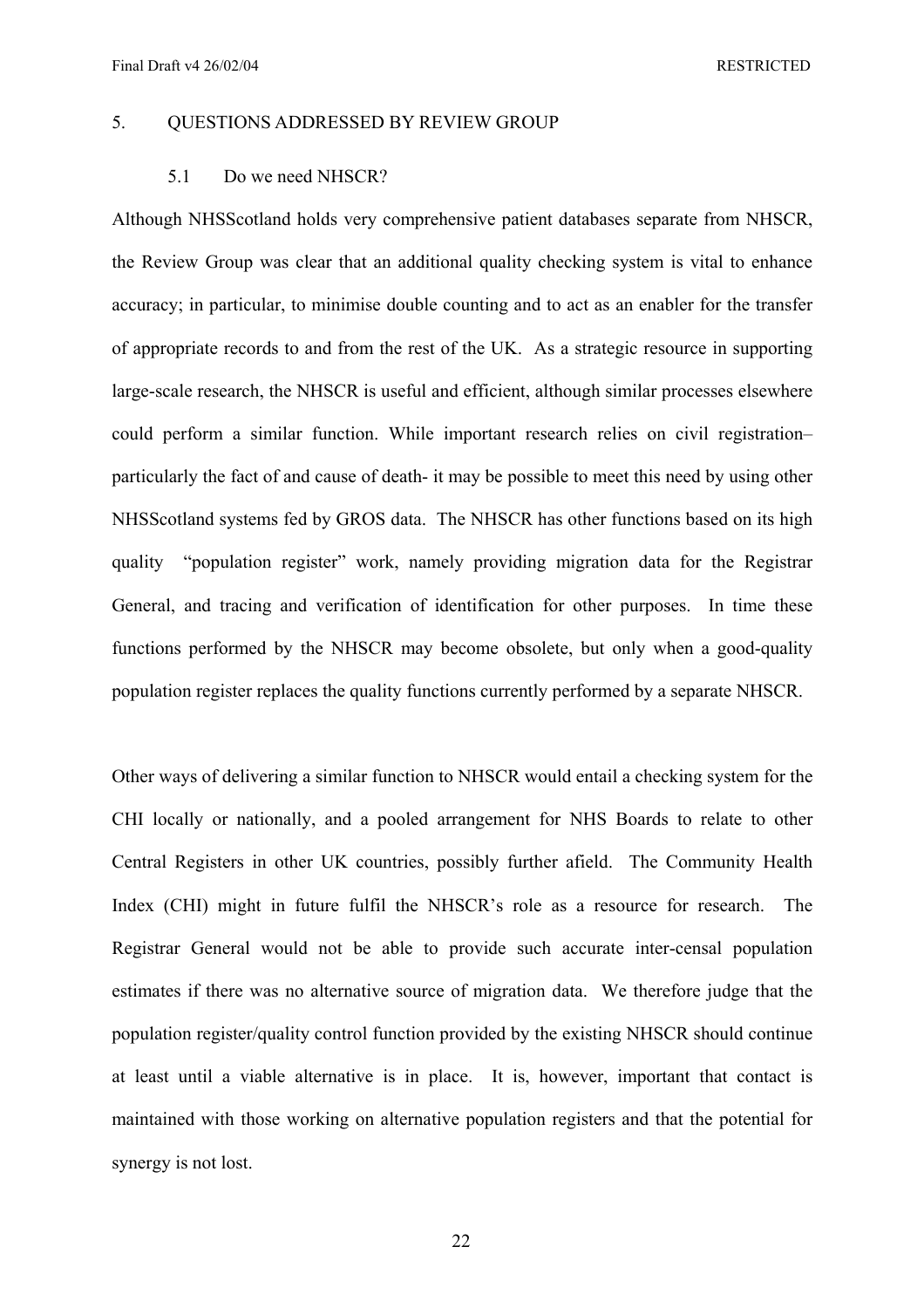We considered the full range of activities undertaken at NHSCR, from its assistance with valuable medical research; to its assistance with the investigation of crime and some types of fraud; to its potential for providing a tracing service equivalent to the 'Traceline' service in England and Wales. We judge that these are useful purposes for the NHSCR to serve, and that they should continue, or be reinstated (as in the case of tracing), so long as appropriate safeguards are in place.

# 5.2 Does NHSCR provide value for money?

The Registrar General manages the NHSCR on behalf of the Scottish Executive Health Department. The agreed charge for 2003-04 is £950,000. A copy of the Service Level Agreement and the Memorandum Trading Account is at Annex E. In terms of value for money, we have relied on accounts from NHSCR representatives and GROS managers of past efficiency and improvement schemes, computerisation and means of allotting public money to investments toward improvement. The Review Group noted that efficiency improvements have allowed GROS to reduce the charge for the service from £1.2 million in 2000-01 to its current level.

Over recent years NHSCR and GROS have reviewed working practices and introduced new ways of working that have generated significant efficiency savings, by reducing the number of staff and carrying out work analysis to streamline previously manual functions. Much of this work has been in partnership with NHSScotland and continued savings are expected through closer working e.g. the NHSCR computer system is operated and maintained within the NHS Scotland contract for national IT services. This arrangement adds little to the costs of the NHS contract, and is much less expensive than maintaining a separate arrangement for NHSCR.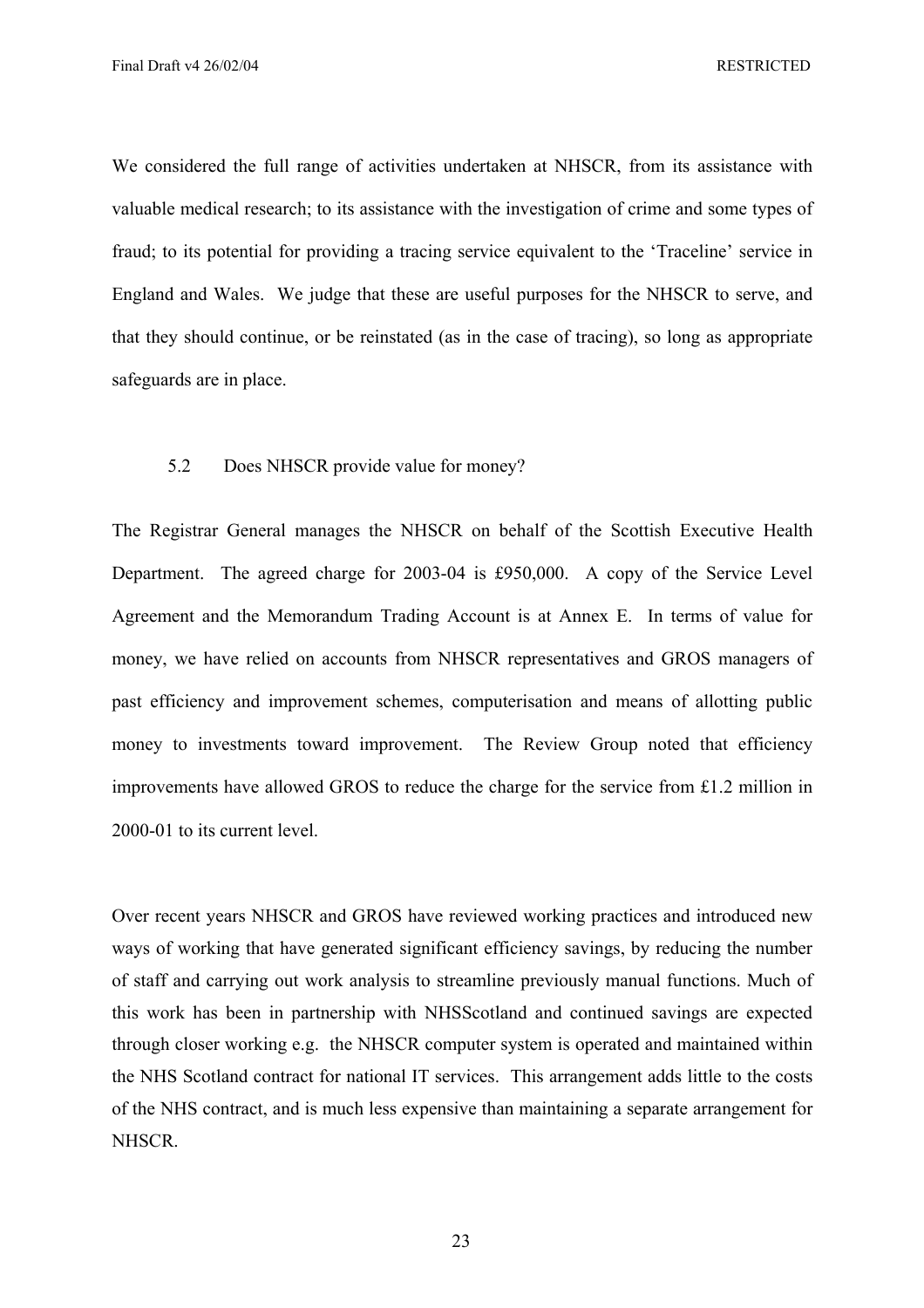Final Draft v4 26/02/04 RESTRICTED

It is difficult to make comparison between England and Scotland for the provision of an NHSCR service due to the different tracing methods used in each country. It is not possible to carry out an exact comparison in overall terms of the budgets between Scotland and England because of the difference in storage of civil registration records for tracing purposes. There are economies of scale for the Southport operation, which deals with about 10 times as many records, and differences in outputs (e.g. more resource in Scotland is devoted to tracing duplicate records, resulting in less inflation in the register). It has therefore not been possible to reach precise comparisons with other countries. We therefore judge that value for money estimates may be reasonable, but could be made clearer by improved governance and accountability (see later).

### 5.3 How do service users view NHSCR?

Discussion with users of the NHSCR's business has given a generally good account of relationships and the value placed by its key users. NHSCR has over the last decade developed a close and effective working relationship with NHSScotland. This is particularly evident in the participation of NHSCR management in key NHS project groups such as the CHI Project Board and CHI Data Quality Group. Day to day working practices require mutual understanding and co-operation at all levels and this is demonstrated by the reliance and confidence that each organisation places on the other. Nonetheless, there is scope for improvement: there is not, for example, a complete match between records on the CHI database and NHSCR. Also the current computer system does not allow straightforward production of statistics and tables, which would allow service users to improve their understanding of the quality of the database.

NHSCR is a low-key operation performing so-called "back office" functions and many areas of the health service do not generally know about its contribution. It is important for service users, opinion formers and senior managers to be aware of its existence, value and relationship to their work. It was judged to be unnecessary to identify NHSCR functions separately from other data, statistical and checking functions and to make these specific functions more public. However, for the purposes of law and best practice, it would be better in general terms for the NHSCR to be known to groups discussed above, and to be mentioned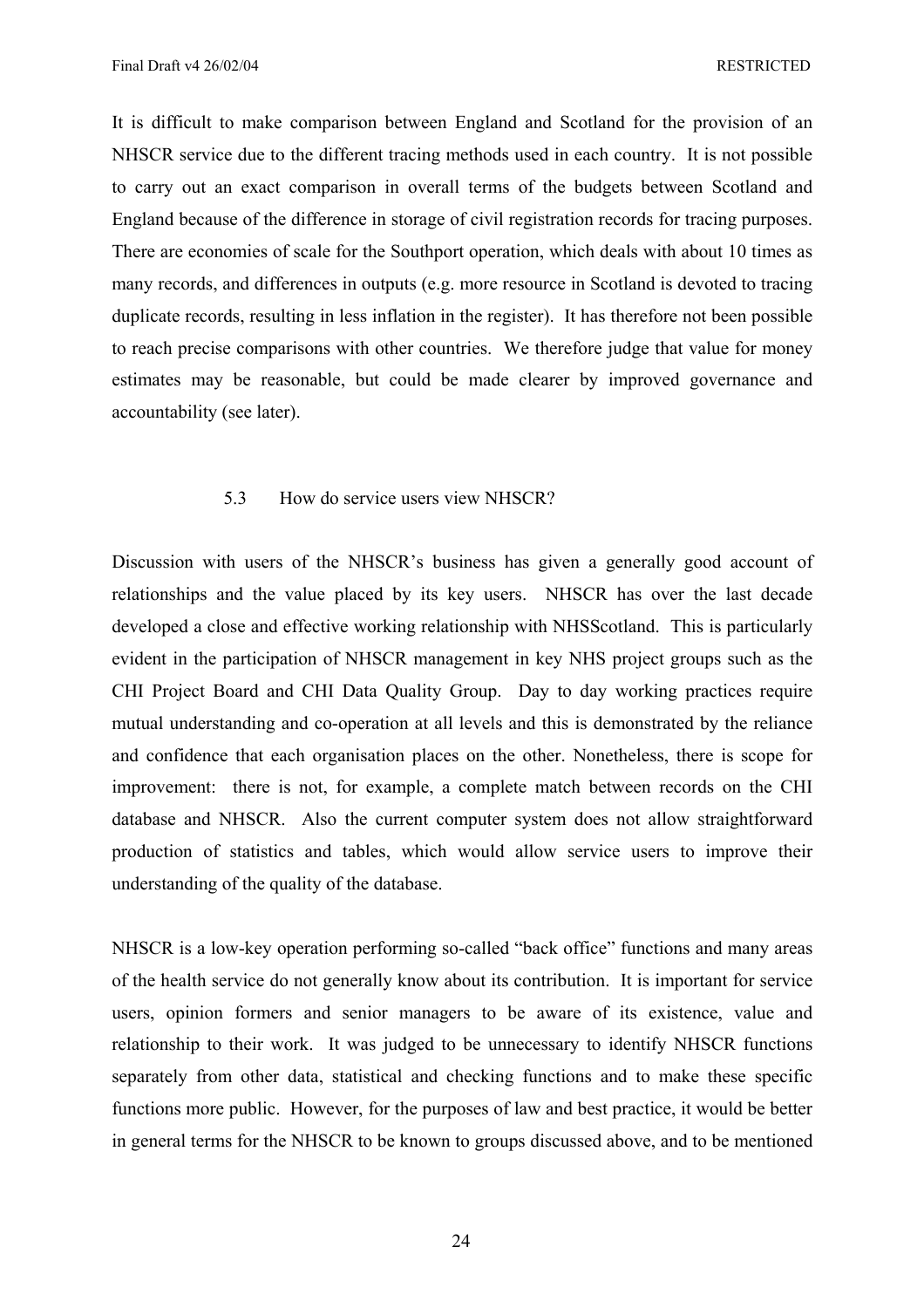in some general information materials connected with the use of information within the NHS and GROS.

5.4 Can we be sure about NHSCR's business processes?

NHSCR business planning and other corporate matters are included in the GROS's annual departmental planning and accounting process. A service level agreement for the NHSCR function is in place between the Scottish Executive Health Department and the GROS. The Review Group heard accounts of reasonable, some exemplary, business processes and assurances of good practice during the review, including standard operating procedures governing the disclosure of personal information, and the inclusion of confidentiality clauses in staff contracts. 'Investors in People' status had been awarded to the organisation recently. We therefore judge that internal quality assurance of the NHSCR's work is sound. Notwithstanding, given the clear and higher expectations of public bodies to assure external service users of the soundness of their management and business processes, we judge that governance arrangements should be formed, that are proportionate to the scale of the business, and reflect the key nature of its function and complexity of its relationships.

The Review Group was assured of the NHSCR's arrangements for business continuity in the event of catastrophic loss of its IT systems, as electronic backup systems are in place should such a disaster occur. However, paper records are not available in copy form, and the Review Group was concerned that a vital resource and archive material would be lost if there was a catastrophic failure in protection of the building which houses the NHSCR. The Review Group noted the need to review the current arrangements in relation to paper records.

> 5.5 Where should the NHSCR be located, organisationally and geographically?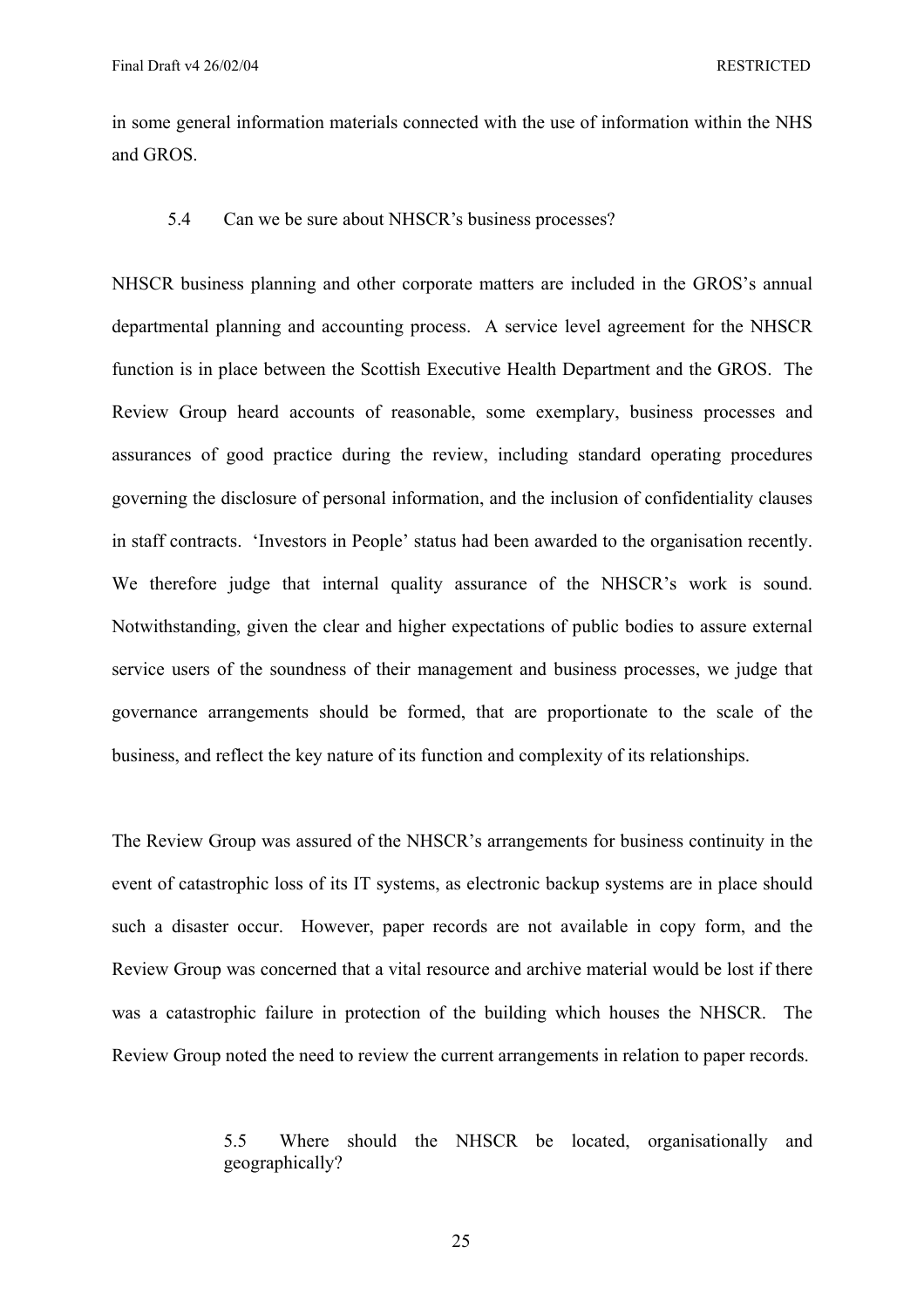The Review Group considered who should run the NHSCR in the future. Factors considered in answering this question included the need for clear lines of accountability and the need for a close association between NHSCR's key service users and suppliers of data. Three obvious candidates were considered: the Office for National Statistics (which run the NHSCR in England & Wales); GROS (the status quo) and NHSScotland.

There is merit in maintaining a separate identity from the systems in the rest of the UK, given the devolved responsibility for the function, present good relations and the ability to compare systems as a means of continuous improvement. Nor does there appear to be a significant financial advantage of merger. Of the two remaining options, the balance of advantage appears to be the retention of GROS management. This has worked well in the past, without impeding the close relationship with NHSScotland. It links the NHSCR with the civil registration system, a prime source of data. Furthermore, if plans for a new population register are implemented under the responsibility of the Registrar General, it would be easier to organise the substitution of that population register for the NHSCR as the prime quality control for the CHI, if that was deemed to be the best solution. From the perspective of NHSScotland, there were no contrary views that presented a compelling case for a switch of management.

The Review Group considered whether the current name for NHSCR was appropriate, and whether it would continue to be so in the future. It was agreed that with its current close links with the NHS, and its 'national', as opposed to 'regional' role, its current name remains valid. Should the role of the NHSCR change in the future, in particular in relation to the proposals on a population register, its name should be reviewed at that time.

The NHSCR database is currently located in Dundee. NHSCR staff are located in Edinburgh, which is particularly satisfactory because it permits NHSCR staff close communication with the civil registration system, the GROS staff who work on vital events and the Information Services Division of the Common Services Agency for the Scottish health service. There is a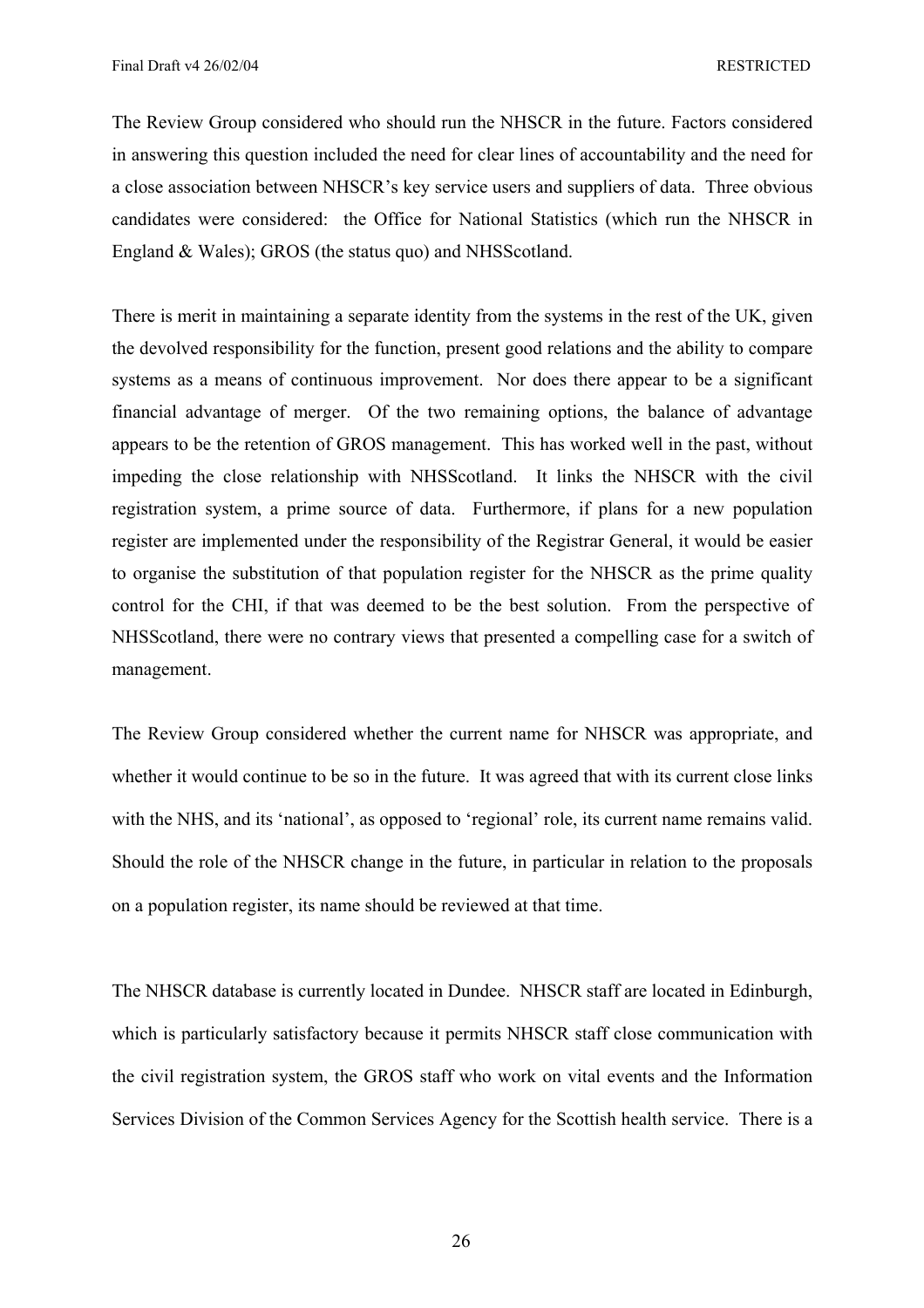strong argument for retaining the present location until the way forward on the population register is clear – because the register may subsume the NHSCR work and require its closure.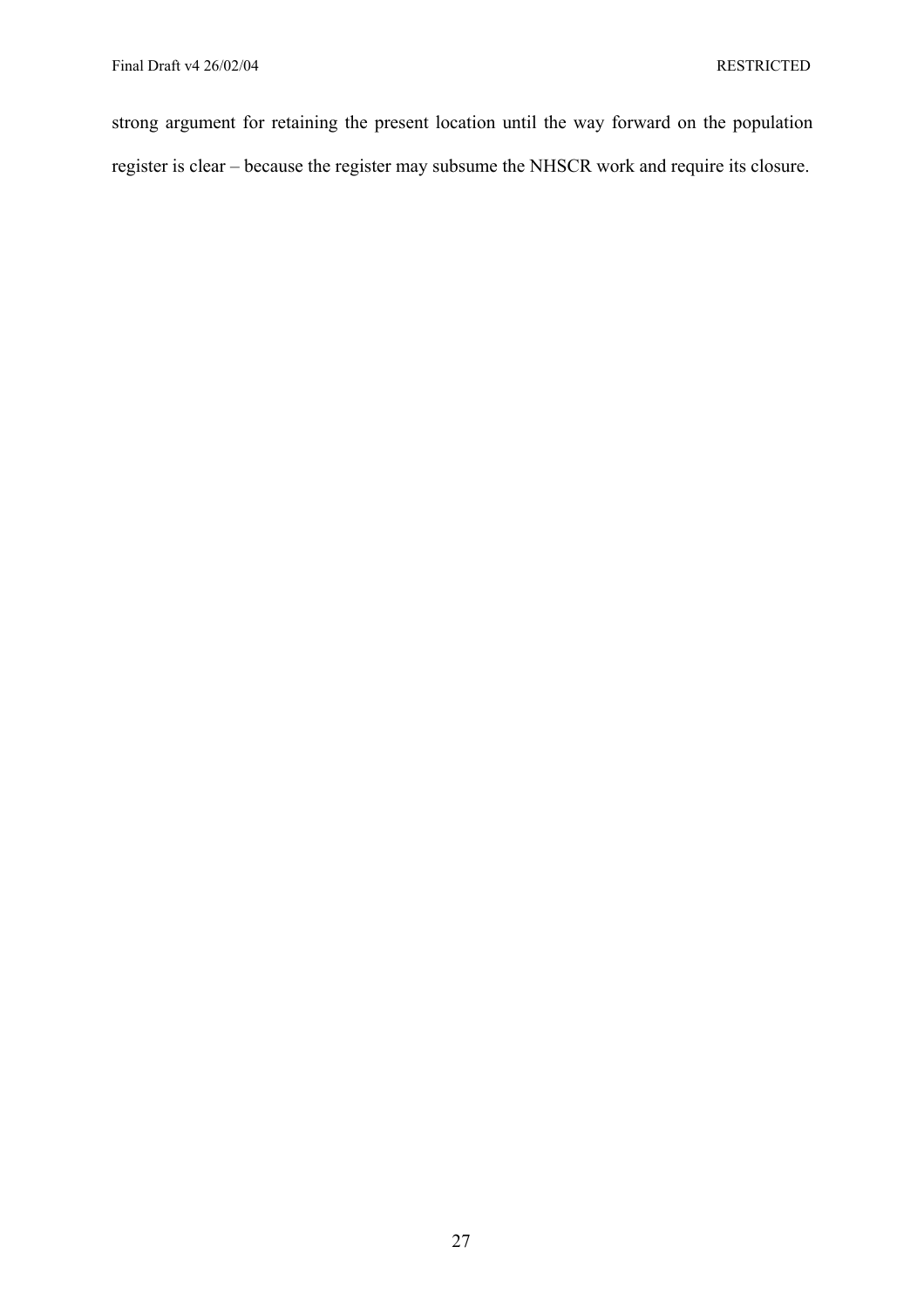# 6. CONCLUSIONS AND RECOMMENDATIONS

The key roles of the NHSCR in Scotland were set out in the introduction. The NHSCR's main interfaces are with the Common Services Agency for the NHSScotland; the Registrar General in updating population statistics; the Central Registries of England, Wales and Northern Ireland, and the research community for an agreed range of studies. It provides miscellaneous other functions set out in section 3.2.1.

The NHSCR's purpose, even its existence, is comparatively little known compared to other information elements and more conspicuous parts of NHSScotland. Nevertheless, it is a vital component that ensures the smooth operation of the NHS.

# **1. The NHSCR should establish, maintain and project, a clear purpose, role and function with respect to key service users, and governance of its operations.**

We judge that NHSCR is an integral source of support to NHSScotland, GROS, other interested parties and public interests. As such the NHSCR does not require to justify further its separate existence but should seek appropriate opportunities to explain its work and its role. Whilst a projection of the role and identity of NHSCR is required, it should be proportionate to its scale and public profile. The NHSCR communications approach should be web based, and consistent with the relevant requirements on accessibility to all sectors of the population. The approach should also dovetail with the national awareness programme for staff, patients and the public that the Scottish Executive intend to carry out in response to the recommendations of the April 2002 report of the Confidentiality and Security Advisory Group for Scotland.

To improve the clarity of purpose of the NHSCR, its functions and aims should be re-stated as follows:

• To record accurately on a database, information about all individuals registered with GPs in Scotland – including information supplied by GROS (about recent births and deaths), by NHS Boards (about movements, changes-of-name etc), by the Common Services Agency for NHSScotland, by the NHSCRs for England & Wales and Northern Ireland and by other sources;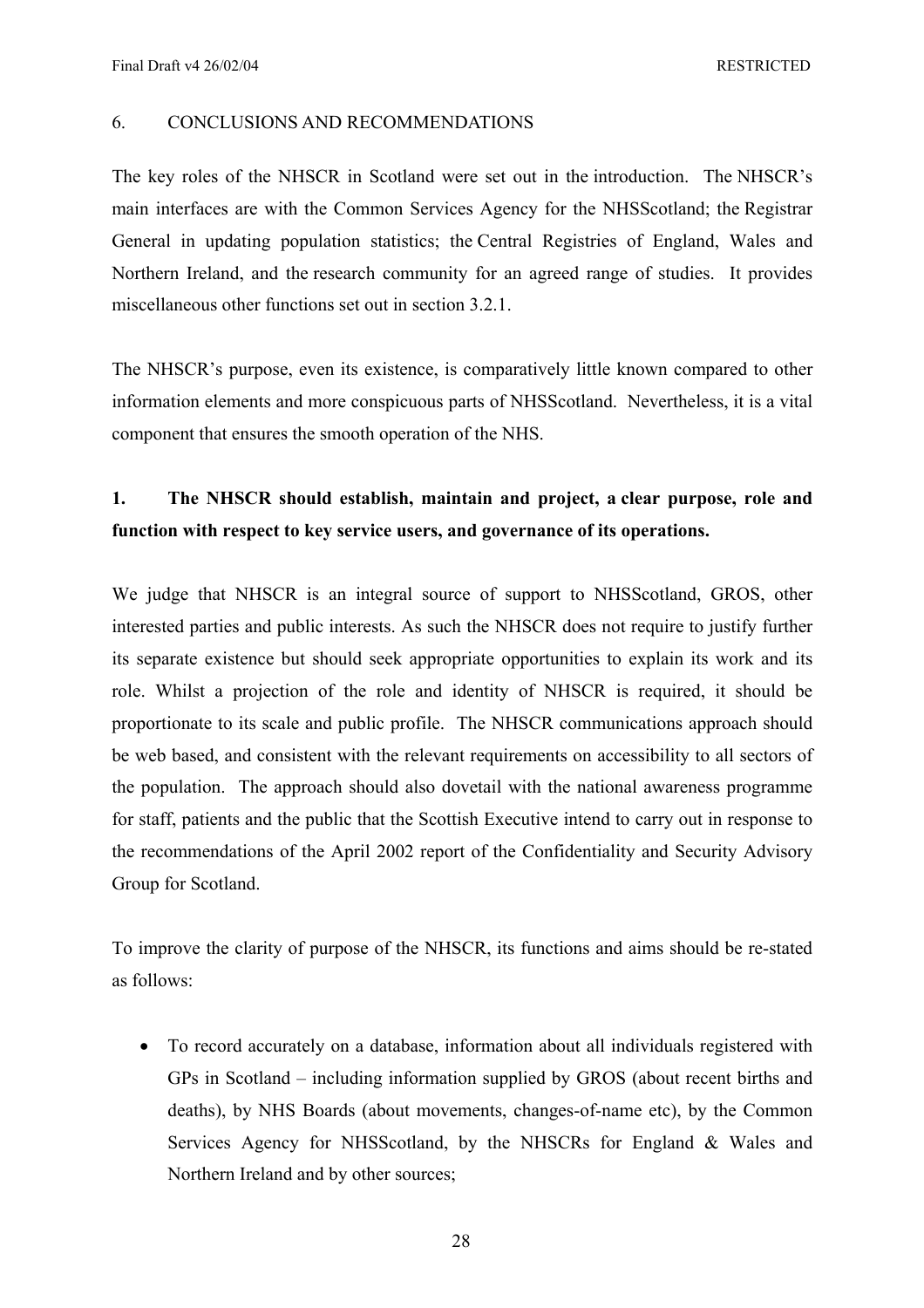- To supply information from that database:
	- To NHS Boards, to facilitate the transfer of patients' medical records between health authorities, and to improve the quality and accuracy of information about patients;
	- To the Registrar General, to derive statistical information relevant to the measurement of migration within, and to and from, Scotland and jointly with the NHS to facilitate research studies;
	- To share information with other parts of the public sector, where appropriate, for the wellbeing of the citizen or the state, subject to data protection and other laws that protect privacy interests.

# **2. The NHSCR should maintain robust internal quality assurance procedures consistent with the law and best practice, and develop a strategy for external quality assurance.**

We noted that the NHSCR has and maintains a high reputation for its relationship with its service users, albeit restricted to those aware of its existence and those who interact with it. This reputation is underpinned by robust internal quality assurance, and success in demonstrating its quality through external scrutiny whenever this has occurred. External quality assurance has usually resulted from specific review exercises. This good practice should be formalised into a coherent strategy of internal and external quality assurance checking.

**3. The NHSCR, with its host organisation, should establish governance arrangements that will include representation from key service users and offer strategic advice on its external relations, governance and effective policy developments.**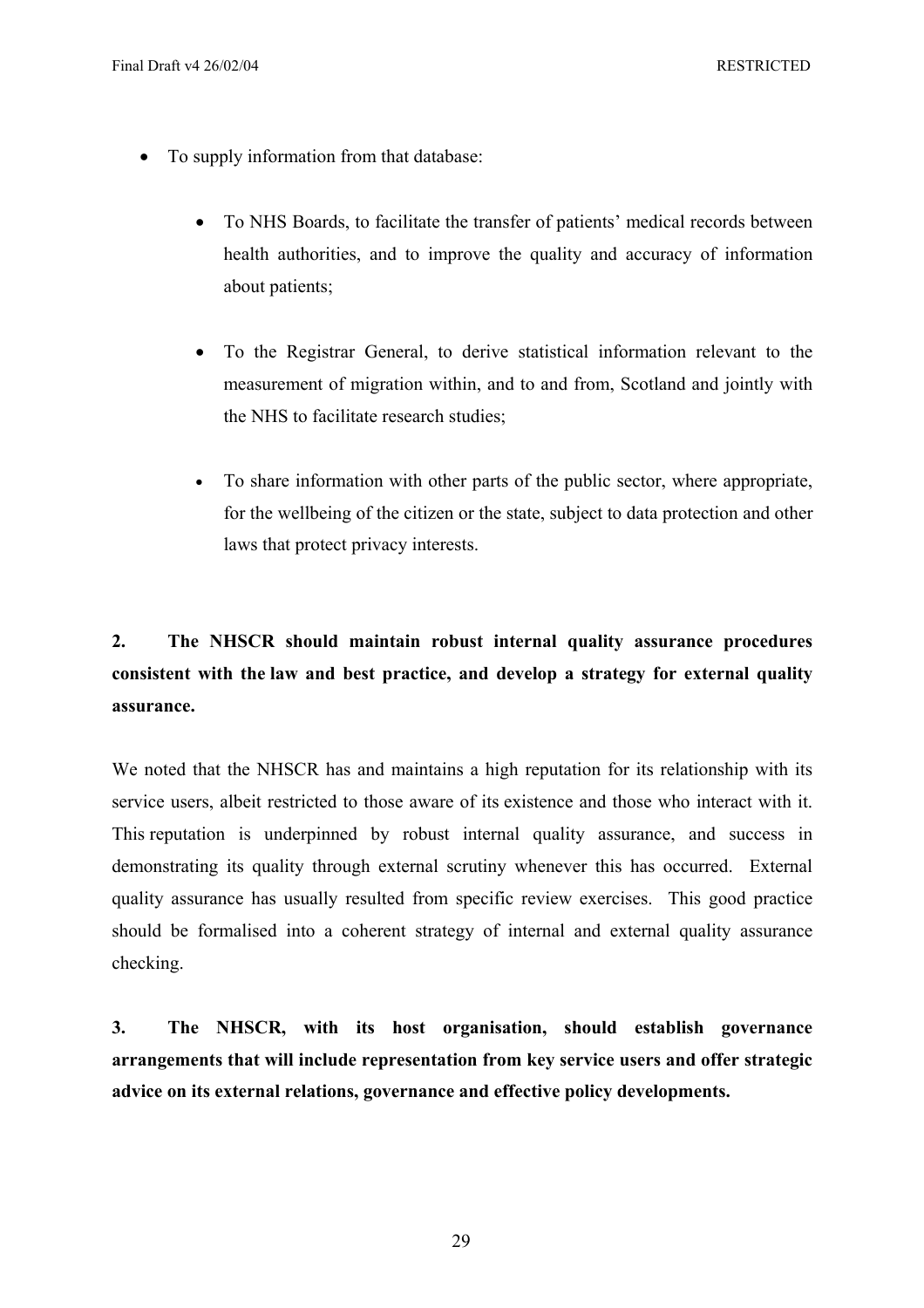There is a steady stream of policy developments that require analysis and resolution by NHSCR staff, often in association with their key service users. Implications for the NHSCR are resolved through effective internal management and in association with the Registrar General, as steward of the resource. Taken together with the need for clear governance arrangements, the capacity for adjustment to a range of external influences on the NHSCR and the complexity of influences on the Register's functioning, the Review Group judges that a modern set of arrangements to guide and direct the NHSCR would be appropriate.

The Review Group received assurances about levers to improve management efficiency, and heard accounts of substantial IT investment and change management in the past. The NHSCR looks forward to further IT developments in association with the NHS mainframe computer system, which will hold out the potential for further improvement. While the financial and personnel arrangements were deemed satisfactory, further clarity would ensure public accountability in setting out the arrangements and incentives for continuing improvement.

# **4. The NHSCR should continue to explore opportunities with its key service users to maximise its use for health, population and research purposes while upholding its reputation and avoiding any diversion from its prime purpose.**

The NHSCR works within a complex legal framework and underpins the public accountability of the NHS. Modern healthcare does not restrict itself to pure healthcare interventions from the NHS. Such care is only a component of support and protection for vulnerable or sick individuals and populations. Use of the NHSCR for non-health purposes is already happening on a carefully controlled basis. Reflecting the joint NHS and civil registration sourcing of the NHSCR's data, its principles of use must encompass the interest of patients as citizens, upholding their rights to benefits and other entitlements, as well as those to privacy and security.

There is scope for continuing improvement in the NHSCR's role as a quality control for the CHI. Efforts should be devoted to identifying cases on CHI that do not have a one-to-one relationship with NHSCR and vice-versa, and pursuing the scope for resolving the reasons for these cases. Such efforts need to be made not only on the part of the NHSCR, but also on the part of users of the CHI. Further joint work with those in NHSScotland who manage the CHI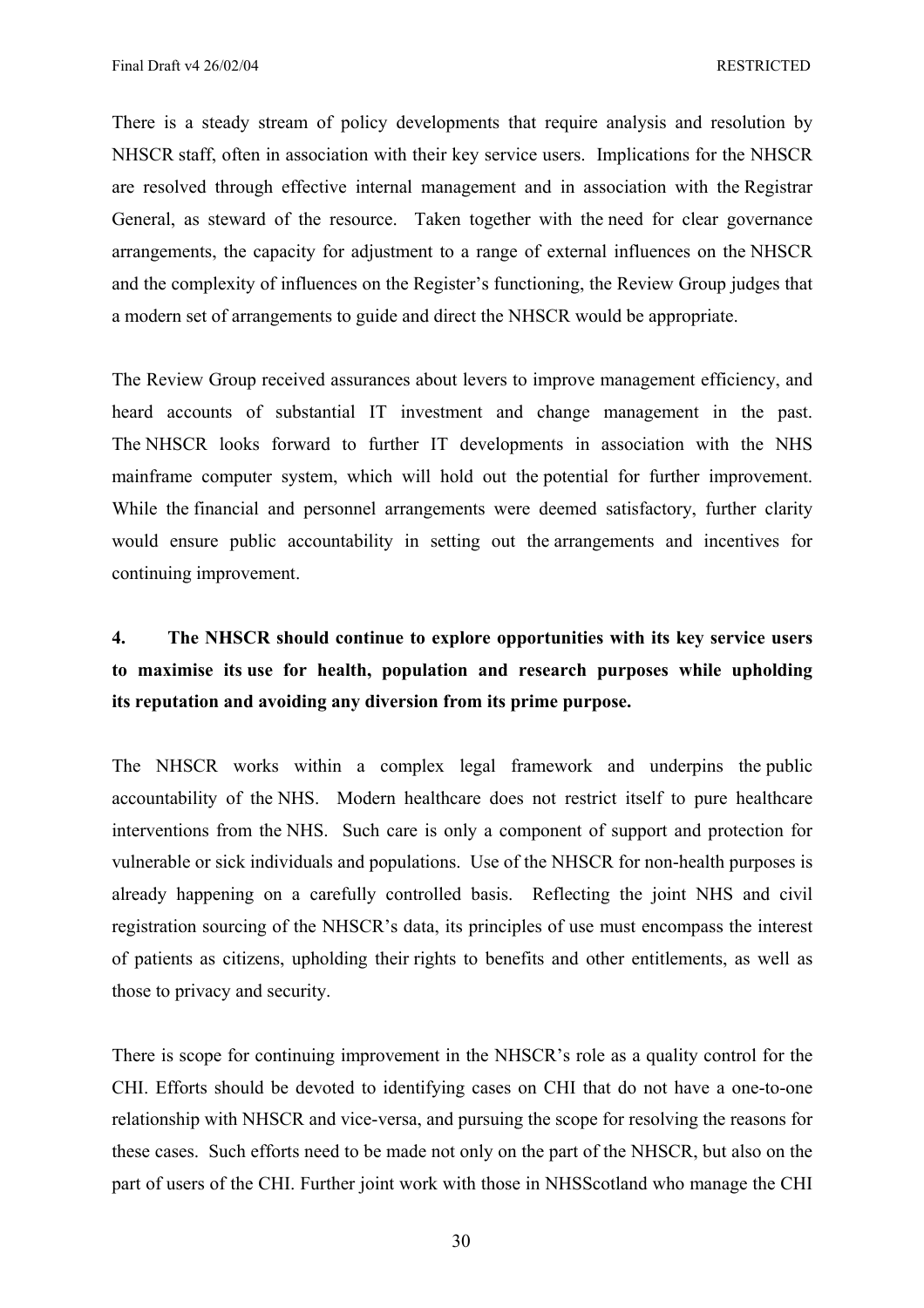should, between them, establish where cancer registry and other tracing markers are best placed. Efforts should also go toward improving the analytical capabilities of the database.

The potential for the NHSCR database to support more medium to large sized medical research studies should also be explored and, where practicable, exploited. The Review Group was concerned about the risks associated with the current fragmented status of disease registries (excluding cancer). These registries support clinicians in their day-to-day care of patients, and also in their audit of practice and research into improving that practice. Corresponding attention should be paid to ensuring the adequacy of privacy protection measures in all instances of data use.

**5. The NHSCR, with the GROS, should track closely the proposals for changes in residency and population registration, and plan to enhance the NHSCR's ability to support population enumeration and NHS entitlement for those residents in Scotland who were not born in the UK.** 

Whilst the NHSCR provides an excellent link between NHS registration and vital events such as birth and death, there are limits to its ability to ensure the accuracy of registration relating to people who are not born in the UK. Since there is no requirement to de-register with the GP on leaving the country, the NHSCR can include people who are no longer UK resident. This is a matter with broader implications than its relation to healthcare entitlement, given its linkage and association with the Registrar General's population indices. Wider policy developments relating to UK residency may help to clarify entitlement and, in turn, improve the NHSCR's accuracy still further.

Proposed developments of a UK population register might provide NHSScotland with all the information currently supplied by the NHSCR; or the NHSCR might, subject to any necessary legislation, act as a source of information for the proposed new register.

The NHSCR should keep track of wider developments and ensure that core functions of the NHSCR are integral to any future developments.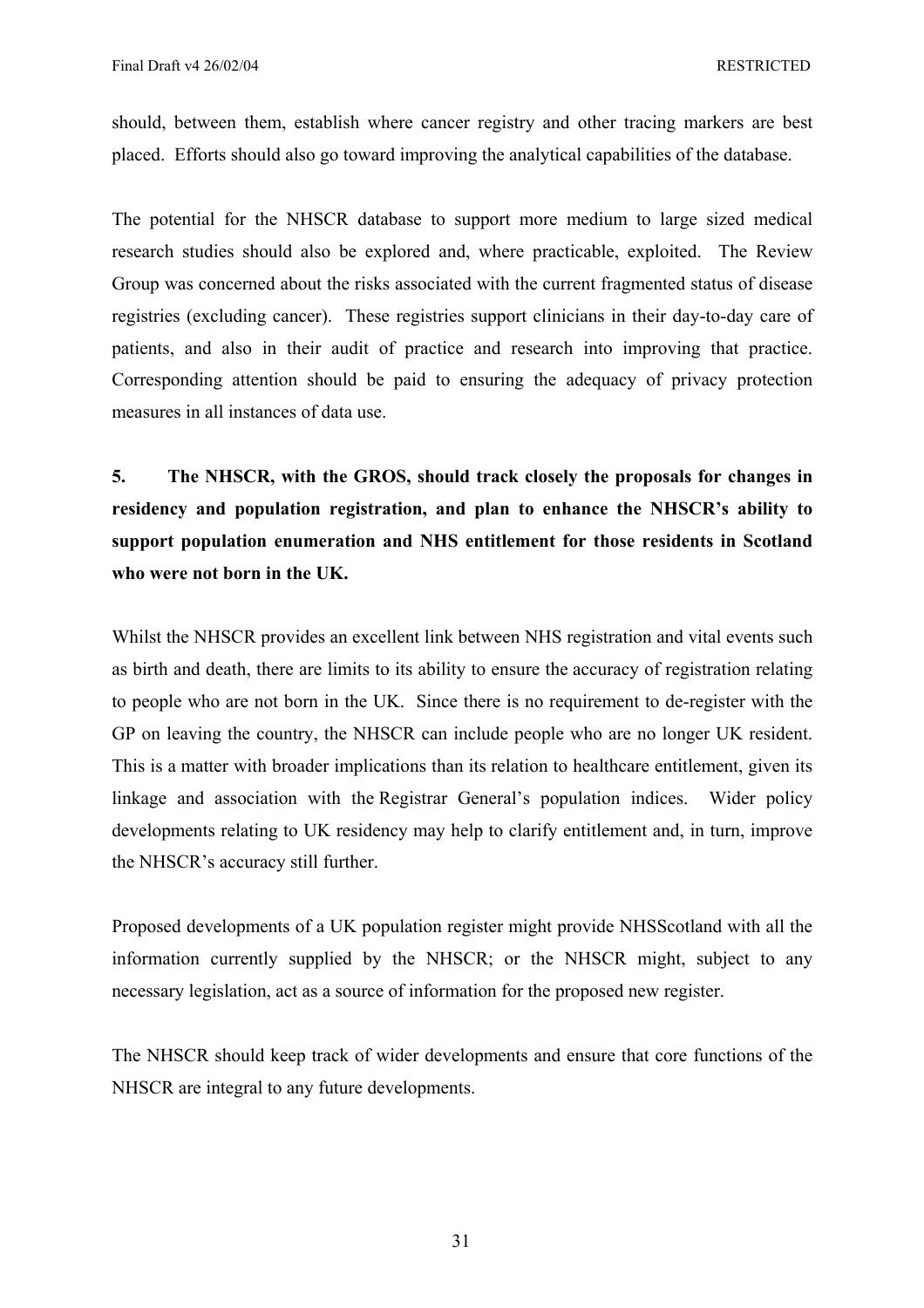# **6. The NHSCR should examine the cost effectiveness of creating a backup to its paper resources, proportionate to the risk of destruction of vital archive material and irreplaceable information.**

Although the risk of loss of the paper records is low (they are stored in metal cabinets with high degree of security and fire prevention), advances in digitising techniques may now make it cost effective to create a digital version of the irreplaceable records. Approximate costs made available to the Review Group indicate a range up to £1 million to capture the images and allow tracing access.

**7. The NHSCR should remain part of GROS and a decision on its future location should be deferred until there is a clear view on the impact that the population register proposals would have on the future work of the NHSCR. The GROS would therefore ensure the stewardship of the NHSCR and the implications of the recommendations of this report.** 

While the data presently provided by the NHSCR will remain essential both for NHSScotland and for the Registrar General for the foreseeable future, the proposed national population register may, in time, be a more cost effective source of that information, making the NHSCR surplus to requirements. Continued oversight by the Registrar General who, it is proposed, should operate the population register, maximises the scope for finding a cost effective solution and underlines the fact that the NHSCR has already effectively become a population register, containing little (and potentially no) clinical data.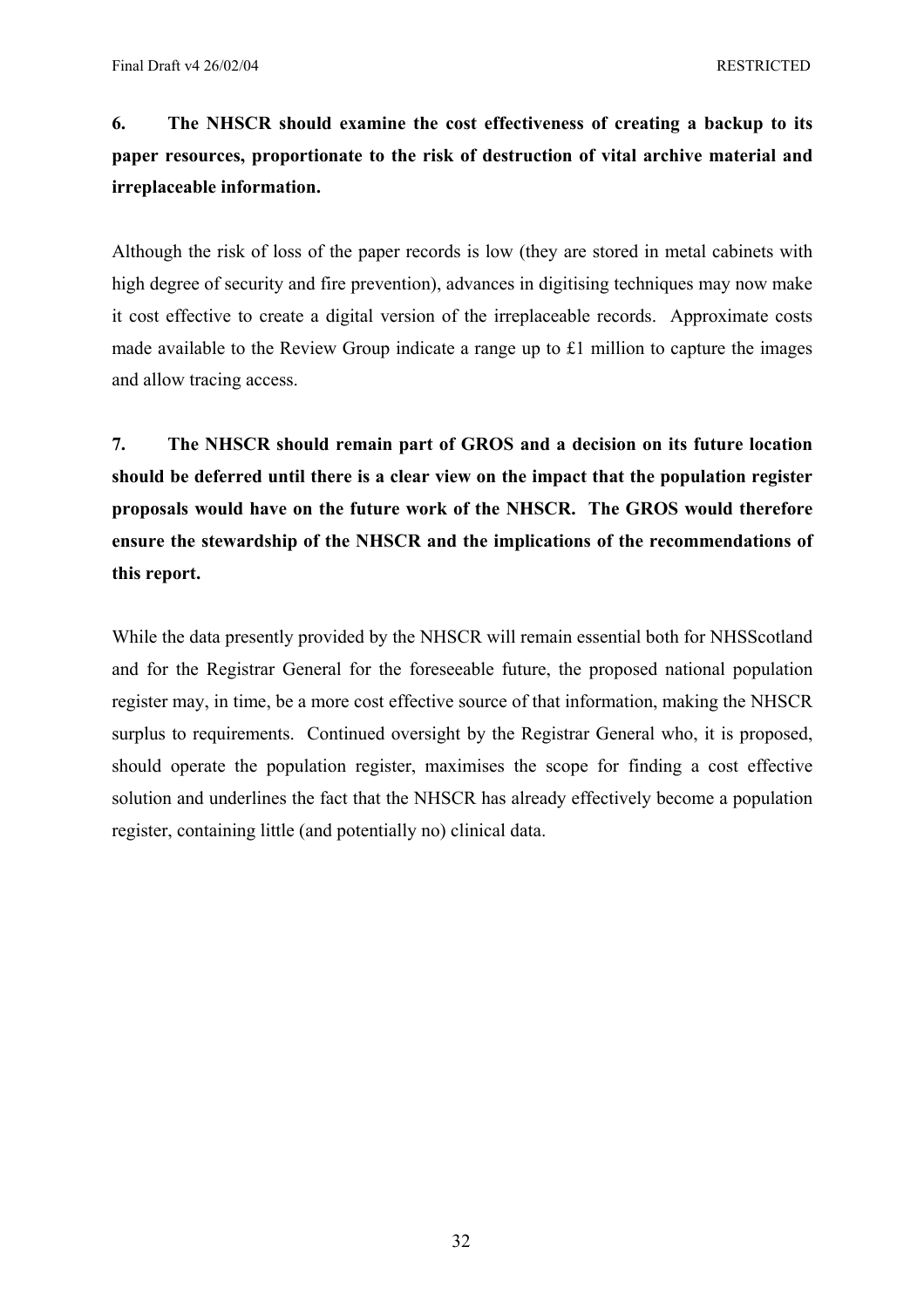# ANNEX A MEMBERSHIP OF REVIEW GROUP

Dr Andrew Fraser (Chair) (Scottish Executive Health Department)

Dr Fiona Bisset (Scottish Executive Health Department)

Dr Harry Campbell (University of Edinburgh)

Muriel Douglas (General Register Office for Scotland)

Richard Ives (NHS Information Authority)

David Knowles (Common Services Agency- Information and Statistics Division)

Charlie Knox (Scottish Executive Health Department)

Adam Krawczyk (Scottish Executive Health Department)

Dr Graeme Laurie (University of Edinburgh)

Dr Malcolm McWhirter (NHS Forth Valley)

Wendy Nganasurian (Lay Perspective)

David Orr (General Register Office for Scotland)

Craig Russell (21<sup>st</sup> Century Government Unit)

Susan Wong (Patient Representative)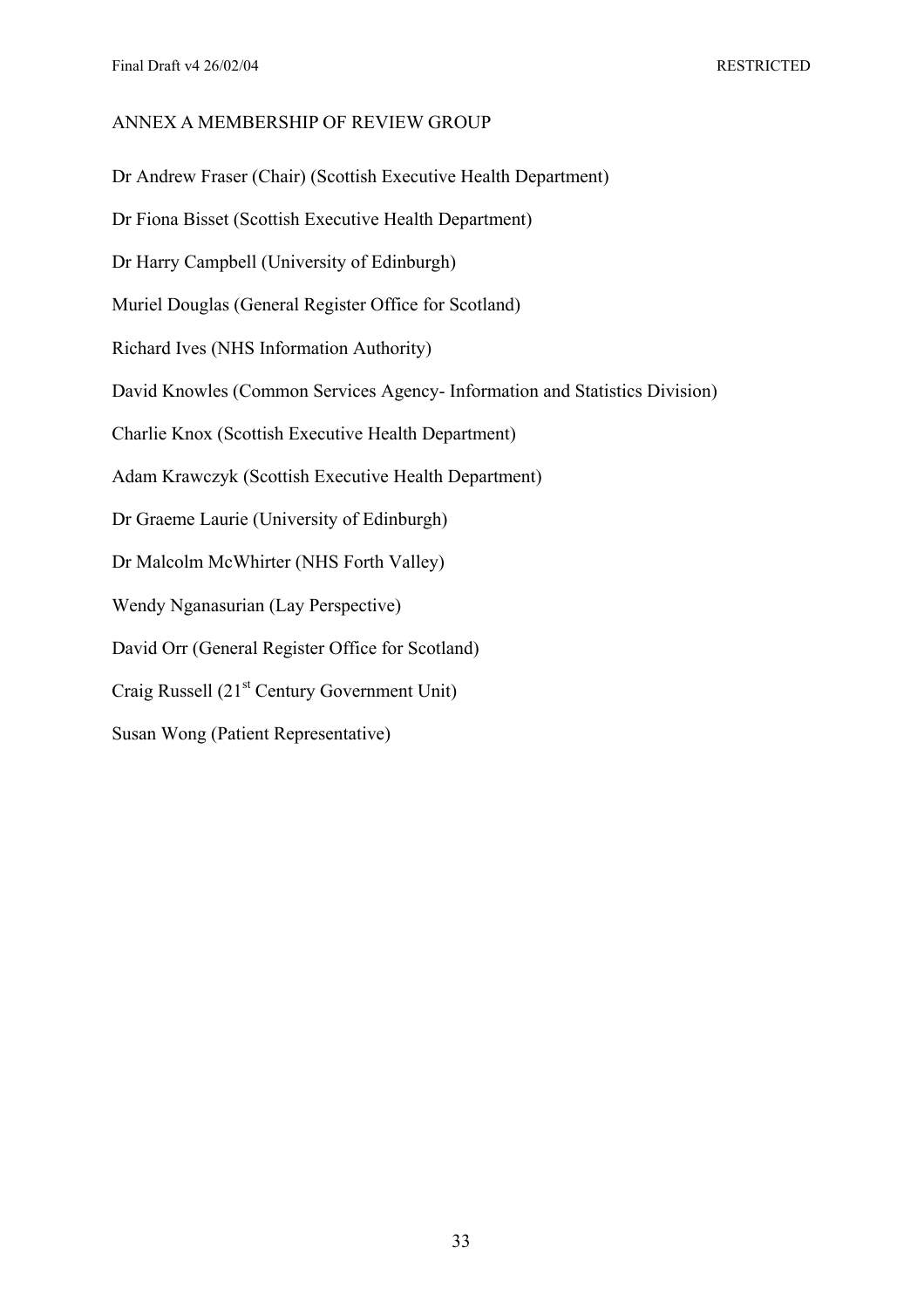#### ANNEX B PRIVACY ADVISORY COMMITTEE

The General Register Office for Scotland (GROS) and the Information and Statistics Division of the Common Services Agency for the Scottish health service (ISD), receive regular requests for both anonymised and identifiable data to fulfil various medical studies. Prior to the release of such data, these requests are subjected to scrutiny by i) a Consultant Adviser on Medical Statistics for GROS - Dr Rod Muir; ii) a Consultant in Public Health Medicine for ISD - Dr Rod Muir. Advice is taken from the Privacy Advisory Committee (PAC) as part of this scrutiny.

PAC was established in 1990 with the following terms of reference: "To advise [the Consultant Advisers] on the use and release of patient identifiable data by GROS and ISD." The principal function of the committee has been to protect the privacy of patient identifiable data while at the same time recognising the need for legitimate access to records by research workers, and those involved in health administration for well-defined and bona fide purposes, subject to appropriate safeguards to maintain confidentiality.

Prior to this, the Privacy Sub-committee of the Information and Computer Services Advisory Group had provided general advice on confidentiality, including the use and release of patient identifiable data. Following its disbandment in 1987, Dr Susan Cole had dealt with this aspect, in her capacity both as Medical Adviser to the Registrar General for Scotland and to the Director of the Information and Statistics Division of the then Common Services Agency. The need for external advice was recognised and a mixed lay and medical committee was established resulting in the formation of PAC.

The new committee first met on 27 June 1990, when members met the Chief Medical Officer and the Registrar General for Scotland. It consisted of five unsalaried members, three medical and two lay representatives. In 1997 the PAC membership was extended to six with the addition of a third lay representative drawn from the newly formed Multi-centre Research Ethics Committee (MREC). Currently, PAC has 4 lay and 2 medical members.

PAC's function is to provide advice to the Consultant advisers of both departments. It has no executive authority and no statutory basis nor other constitutional significance. In particular, PAC is not a Scottish equivalent of the Patient Information Advisory Group (PIAG) in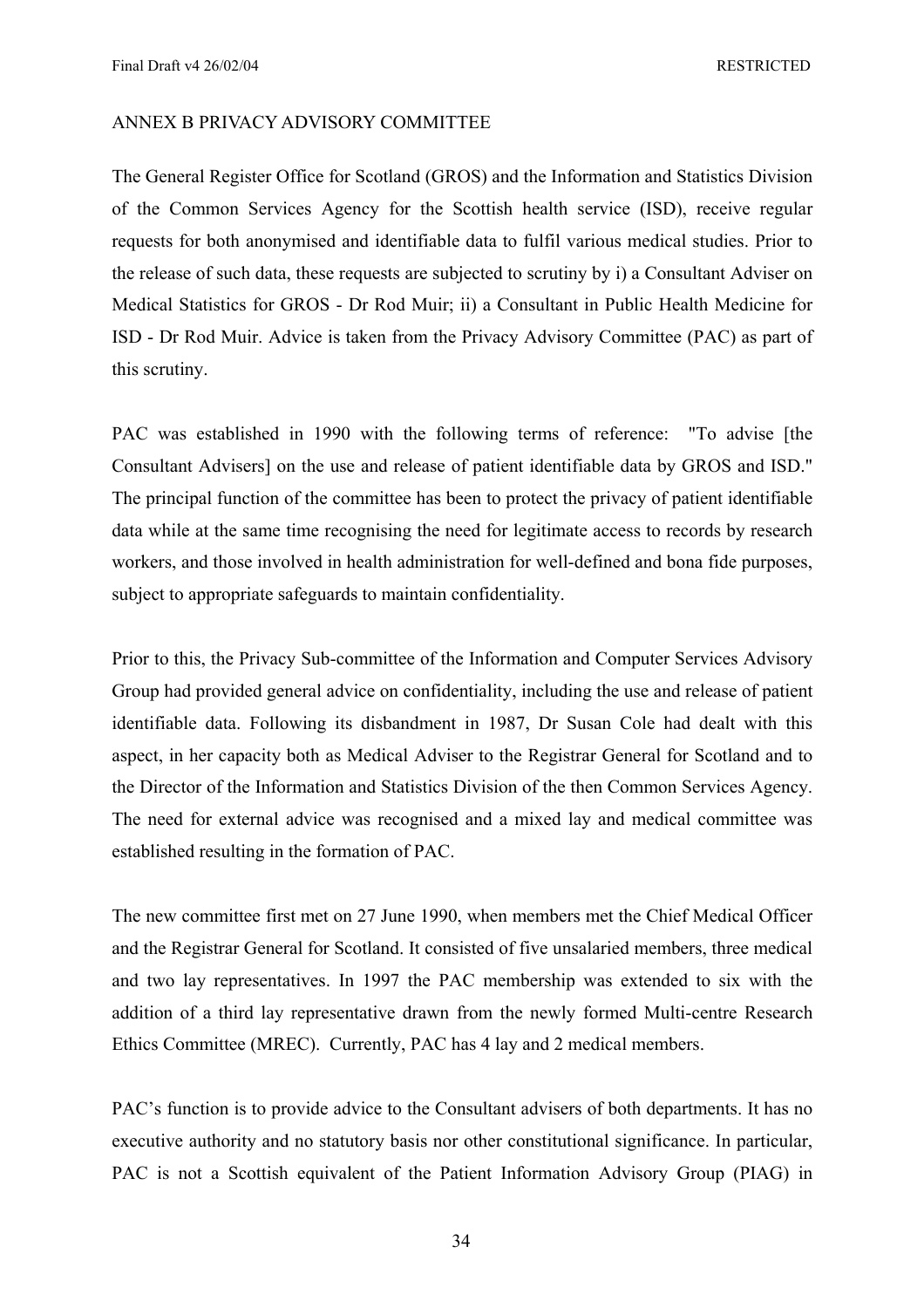England and Wales. PIAG was set up in England and Wales by Section 60 of the Health and Social Care Act, which does not apply in Scotland.

Most of PAC business is conducted by post where requests for information are received on an application form, developed in consultation with the Office for National Statistics (ONS) the English and Welsh counterpart of the GROS. Individual requests are circulated to committee members as soon as they are received by both GROS and ISD, accompanied by a proposal on how each department proposes to handle the request. Members are invited to comment directly to the departments on matters of concern, who relay these back to the researchers. The PAC members normally meet twice yearly (June & December) to review the requests they received over the previous six months. Exceptional ad-hoc meetings can be called to discuss particular business.

Data held by both the GROS and the Office for National Statistics (ONS) are used in a number of UK-wide studies. The Medical Adviser for GROS and the Committee have recognised the need for a consistency of approach in matters of access to confidential data held in both Scotland and England. The mechanisms adopted, however, differ with ONS being advised by the BMA Central Ethical Committee. On occasions, PAC has refused requests to Scottish data held by GROS that were approved in England and Wales.

Both the Medical Advisers for GROS and ISD believe that PAC fulfils a useful function, and that the frequency of its meetings and the methods it has adopted are satisfactory. Both Advisers have found the committee's comments, advice and suggestions to be of great value in assisting them in their work.

The Secretariat for PAC is shared between the GROS and ISD.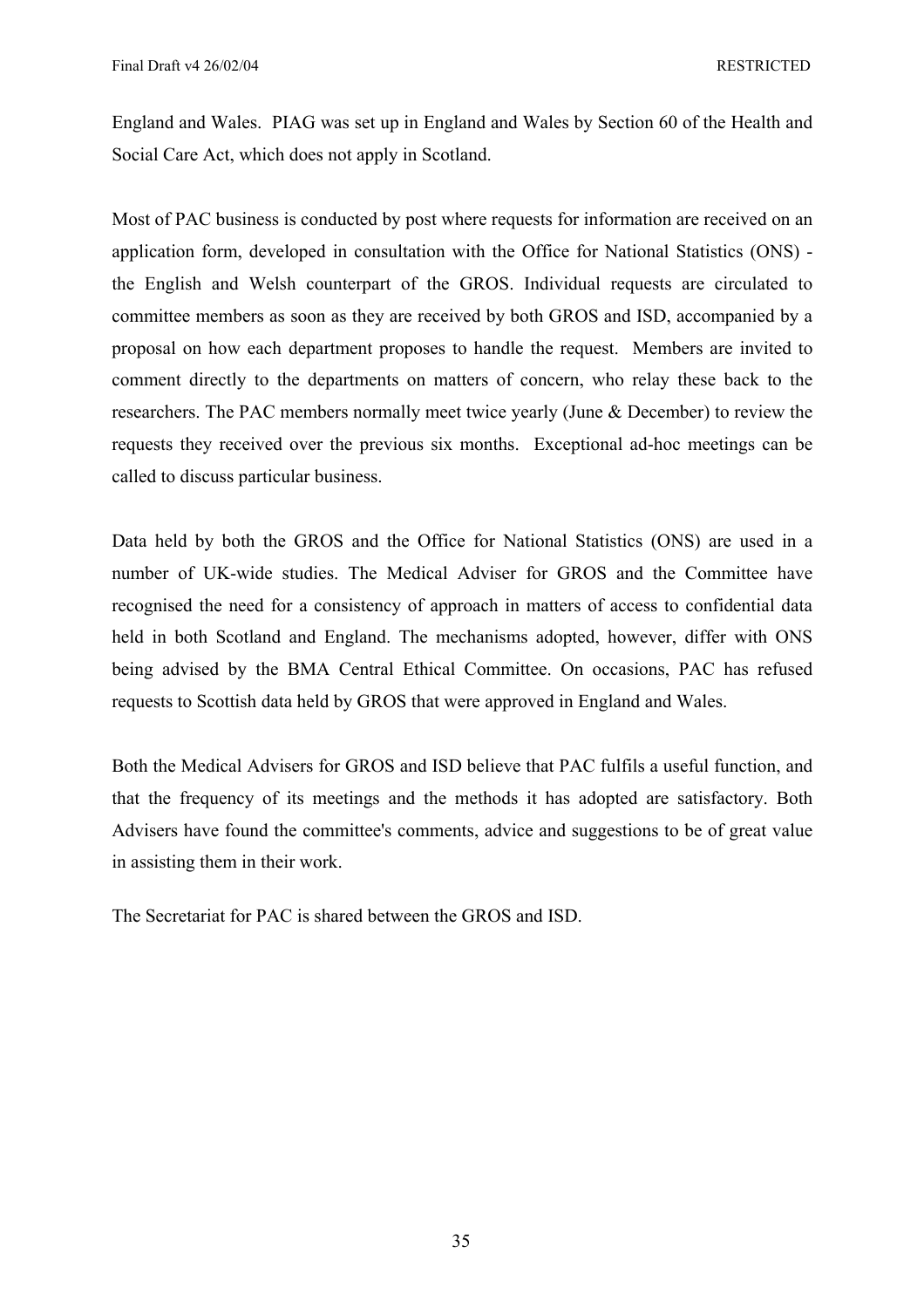# ANNEX C ACTIVITY DATA

# **Summary: GROS releases of information from NHS Central Register for Scotland in 2002-03**

| For healthcare purposes       | 1,252,500 |
|-------------------------------|-----------|
| To health boards              | 900,000   |
| To NHSCR Southport            | 50,000    |
| To NHSCR Belfast              | 2,500     |
| For approved medical research | 300,000   |

In addition there are a small number of disclosures for non health care purposes (see 3.2.1).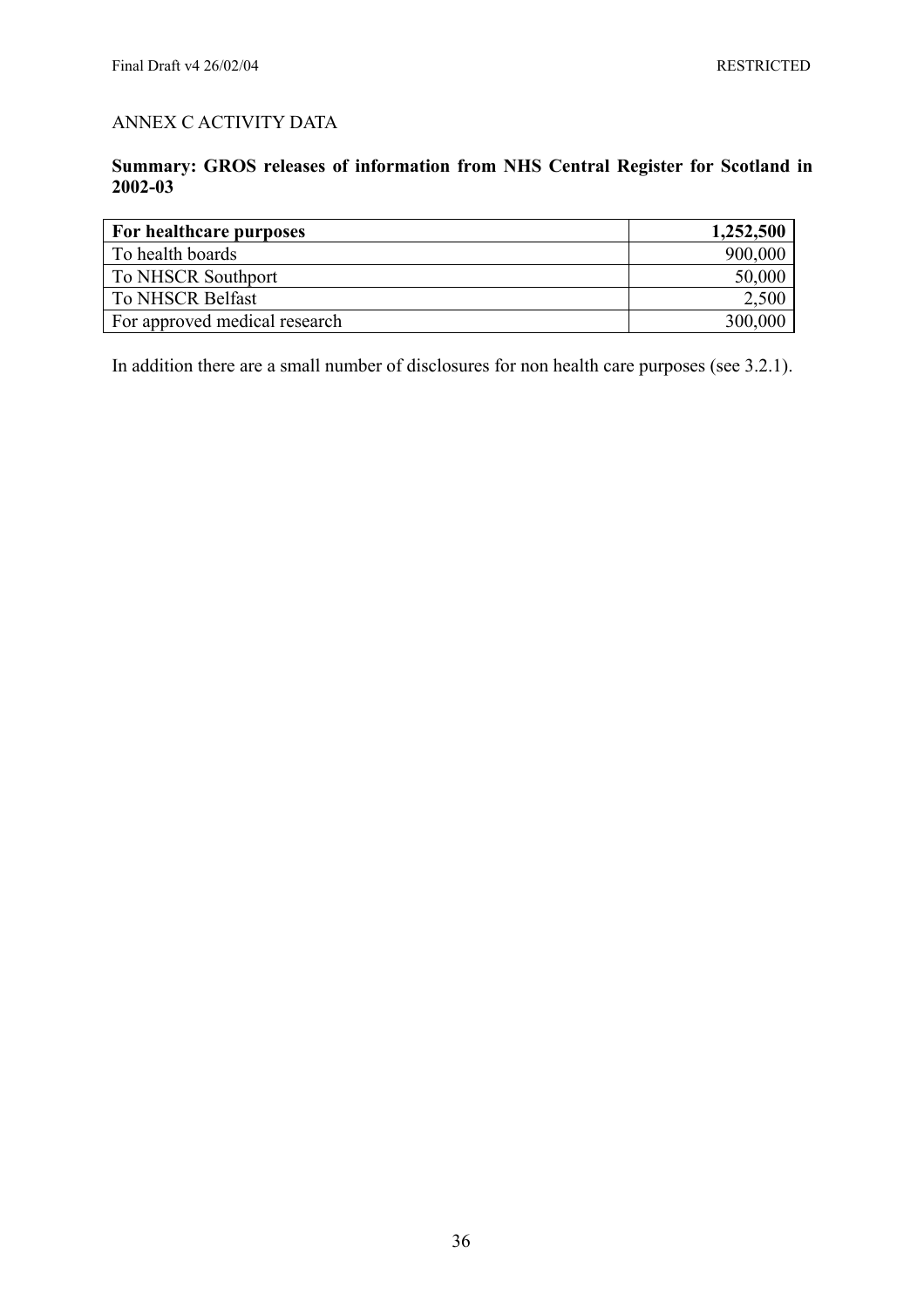## ANNEX D EXAMPLES OF MEDICAL RESEARCH

At present there are just over 100 medical research studies linked to NHSCR where the majority of patients are resident in Scotland. NHSCR offer a UK wide service by working closely with NHSCR in England and Wales. All studies have ethical and Privacy Advisory Committee approval. The following are examples of the type of research undertaken:

• A follow up to a survey of Glasgow University students 1948-1970

This study was carried out to determine whether childhood development, health status and health behaviour in young adults are associated with cardio-respiratory mortality risk in adulthood. The cohort was scattered widely and 26% of the members were found to be in England and Wales. Of 15,000 students followed up, NHSCR established that only 9,000 were still resident in Scotland. Data on deaths, name changes and those who had left the UK were provided and 1100 notifications of cancer identified.

• Cancer among workers at a UK Semi-Conductor Manufacturing Plant

Concerns had been voiced by local campaigners about the possibility of cancers in current and former employees at a Semi Conductor Plant in the west of Scotland. Although the Heath and Safety Executive (HSE) had no evidence for the existence of an increased risk of cancer or deaths at this plant, these concerns prompted HSE to investigate the cancer incidence in the workforce. NHSCR specially marked a cohort of 4987 patient records at the HSE's request – and 125 notifications of cancers have been notified to the researchers. This was undertaken with the explicit consent of the workforce.

• The Million Women Study

The research study is designed to determine the risk of breast cancer associated with the use of Hormone Replacement Therapy (HRT). The study is administered by Central Register Southport. Ethical approval was sought separately for each centre in the National Health Service Breast Screening Programme (NHSBSP). In November 2001 NHSCR Edinburgh began receiving requests for women resident in Scotland to have their records specially marked on the NHSCR Scotland database. All participants have consented to having their records specially marked. There are now around 93,727 records marked in Scotland. Around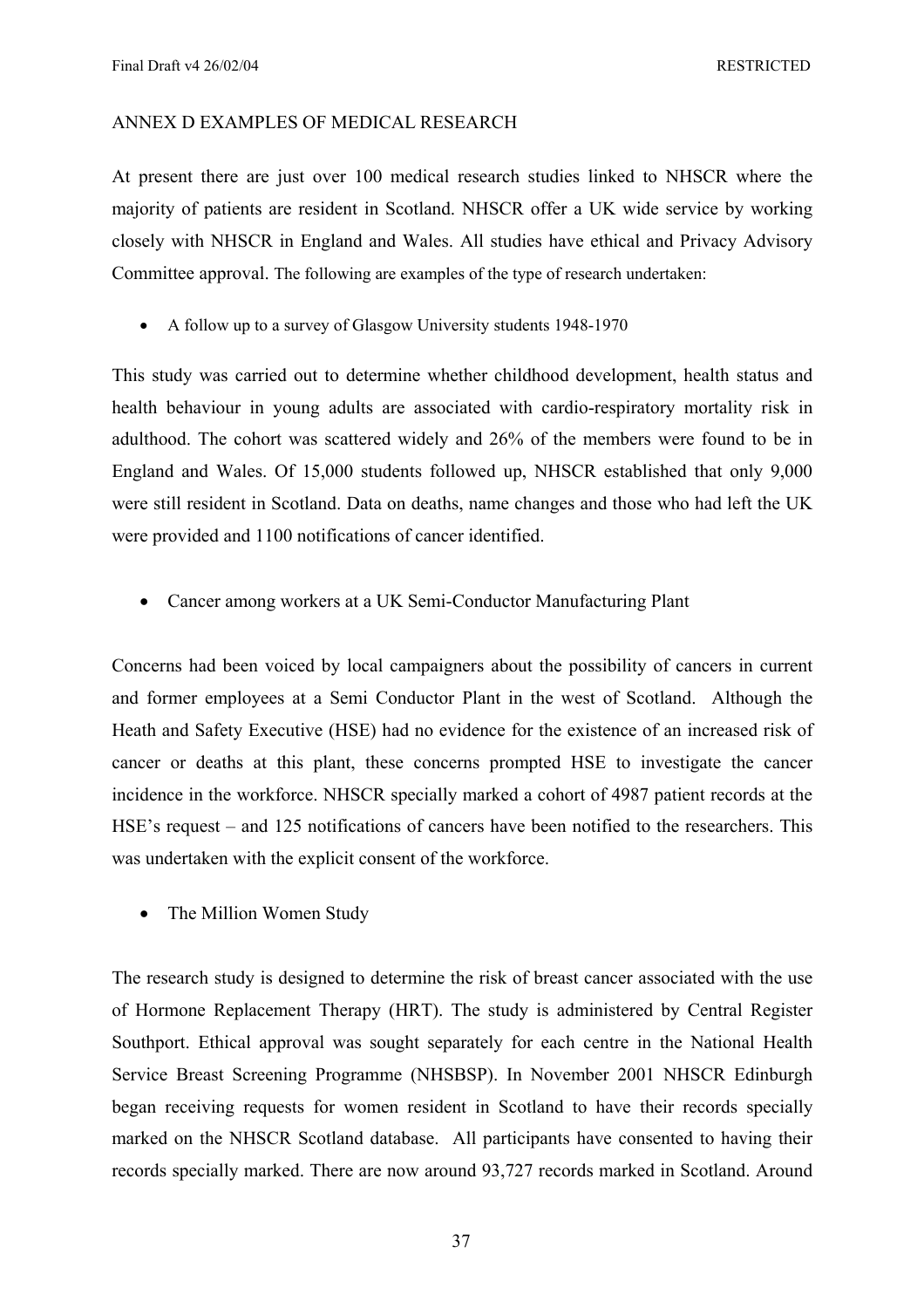5400 cancers have been notified to the researchers. Although recruitment to the study is now complete, further data relating to Scottish participants are still expected.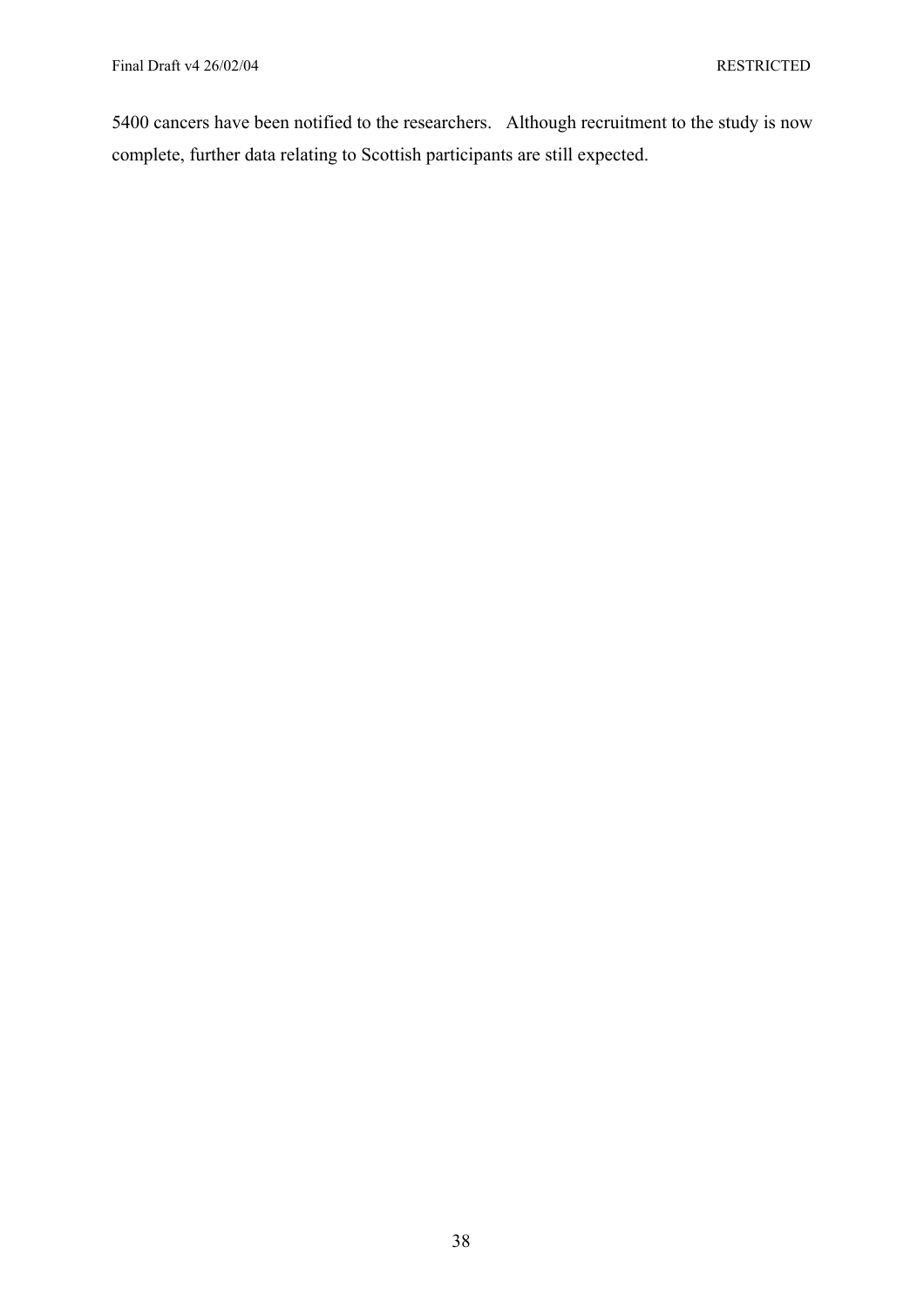# ANNEX E NHSCR SERVICE LEVEL AGREEMENT AND THE MEMORANDUM TRADING ACCOUNT

#### **SERVICE CONTRACT BETWEEN THE SCOTTISH EXECUTIVE HEALTH DEPARTMENT AND THE GENERAL REGISTER OFFICE FOR SCOTLAND**

#### **1. SUMMARY**

This is the service contract between The Scottish Executive Health Department Management Executive, hereinafter referred to as SEHD, and the General Register for Scotland Vital Events and NHS Branch, hereinafter referred to as GROS. The contract is for the provision by GROS of services, associated with the maintenance of the National Health Service Central Register (NHSCR) and the supply of vital events data to NHSScotland, and for payment by SEHD of the appropriate charge, all as detailed in this document. The period covered by this agreement is **1 April 2003 to 31 March 2004** with revisions as necessary. This revision is effective from 1 April 2003.

#### **2. BRIEF DESCRIPTION OF SERVICES PROVIDED**

#### **NHSCR**

- 2.1 On behalf of SEHD, GROS maintains the NHSCR as a record of all NHS patients on General Medical Practitioners' lists in Scotland. The register also includes all persons whose births were registered in Scotland and who have not been recorded as having moved elsewhere. In carrying out this work GROS
- records patient moves between Health Boards in Scotland and between Scotland and Health Authorities in England and Wales;
	- records events such as births, deaths and changes-of-name and accommodates a medical research flagging and tracing system; and

- supplies information from the register to Practitioner Services Divisions of Health Boards and to approved medical researchers.

2.2 SEHD provides the computer service which supports GROS work on the NHSCR and which holds the NHSCR database. SEHD has contracted out provision of this service as part of the Scottish healthcare computer package supplied by Schlumberger SEMA (SSEMA), mainly be SSEMA staff and equipment housed in Maryfield, Dundee. SSEMA supports 16 personal computers acting as on-line terminals at Ladywell House, Edinburgh and a further six (with 'read-only' access) at Smedly Hydro, Southport, where the Office for National Statistics run the NHSCR for England and Wales. Hours of service are from 08:00 to 18:00 from Monday to Friday each week. Security is provided by identifiers and passwords which enable authorised users to access the system. A manager of B1 or B3 grade allocates identifiers while passwords are controlled by authorised users. The responsible GROS managers are:

Muriel Douglas telephone 0131-314 4203 (GTN 7166 203); and

Carolyn Macpherson telephone 0131-314 4326 (GTN 7166 326);

- 7. Vital events data
- 2.3 Within GROS, Vital Events Section supply information about births and deaths to NHSCR Section on a weekly basis. Additionally, Vital Events Section supply weekly, quarterly and annual data files to Health Boards, Information and Statistics Division of the Common Services Agency, and other relevant parts of NHSScotland.

#### **3. AGREEMENT**

7.1 Maintenance of NHSCR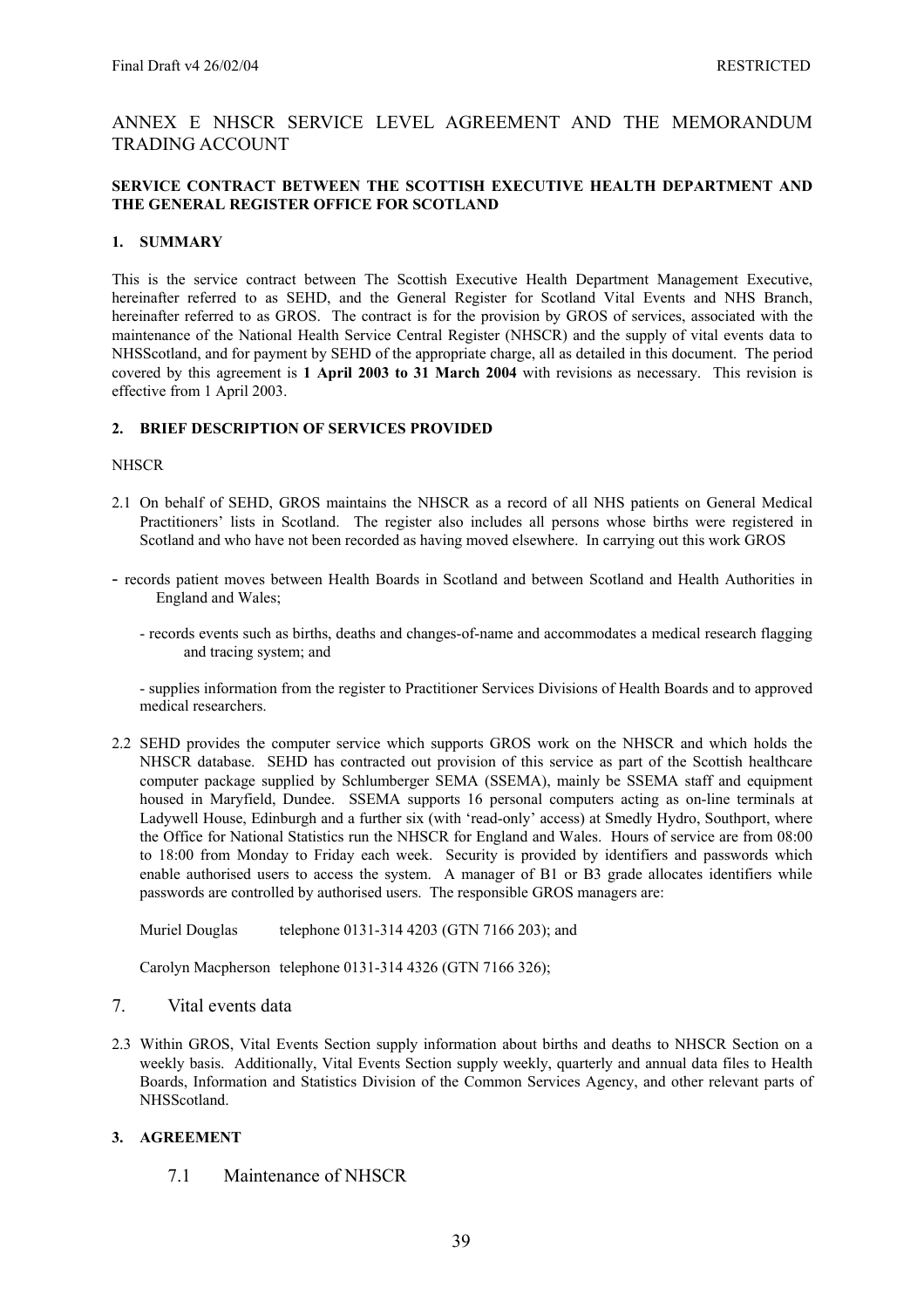- 3.1 GROS will process up to 1,000,000 data changes and data quality verification annually.
- 3.2 GROS will flag up to 70,000 survey patients annually in response to requests from approved researchers.
- 3.3 GROS will notify survey sponsors about events relevant to medical research handling annually up to 20,000 such transactions on the Scottish Healthcare Database.
- 3.4 GROS will ensure continuity of care in the Health Service by maintaining on the Scottish Healthcare Index database at least 95% of the Community Health Index numbers notified by Scottish Healthcare sources.
- 3.5 GROS will continue the programme to repair damaged NHSCR volumes. This work will minimise longterm damage to these key historical volumes.
- 3.6 GROS will continue to improve procedures that allow updates to be handled electronically.

#### *Provision of data on vital events*#

- 3.7 GROS will supply provisional weekly data on births and deaths to relevant parts of NHSScotland within three weeks of registration.
- 3.8 GROS will supply provisional quarterly data on births and deaths to relevant parts of NHSScotland by the end of the following quarter.
- 3.9 GROS will supply final annual (calendar year) data on births and deaths to relevant parts of NHSScotland by the end of the following July.

### 8. Charges

**3.7 For all the above work, SEHD will pay GROS the sum of £950,000 in one annual payment during the month of January 2004.** 

#### **4. FUTURE OPERATION OF NHSCR**

- **4.1** GROS will liaise with the SEHD to ensure strict adherence to approved confidentiality guidelines.
- **4.2** GROS will contribute as necessary to the review of procedures governing the use of the NHSCR.

C B Knox G W L Jackson Director of Computing & IT Strategy Head of Vital Events & NHS Branch Management Executive for NHSScotland General Register Office for Scotland Scottish Executive Health Department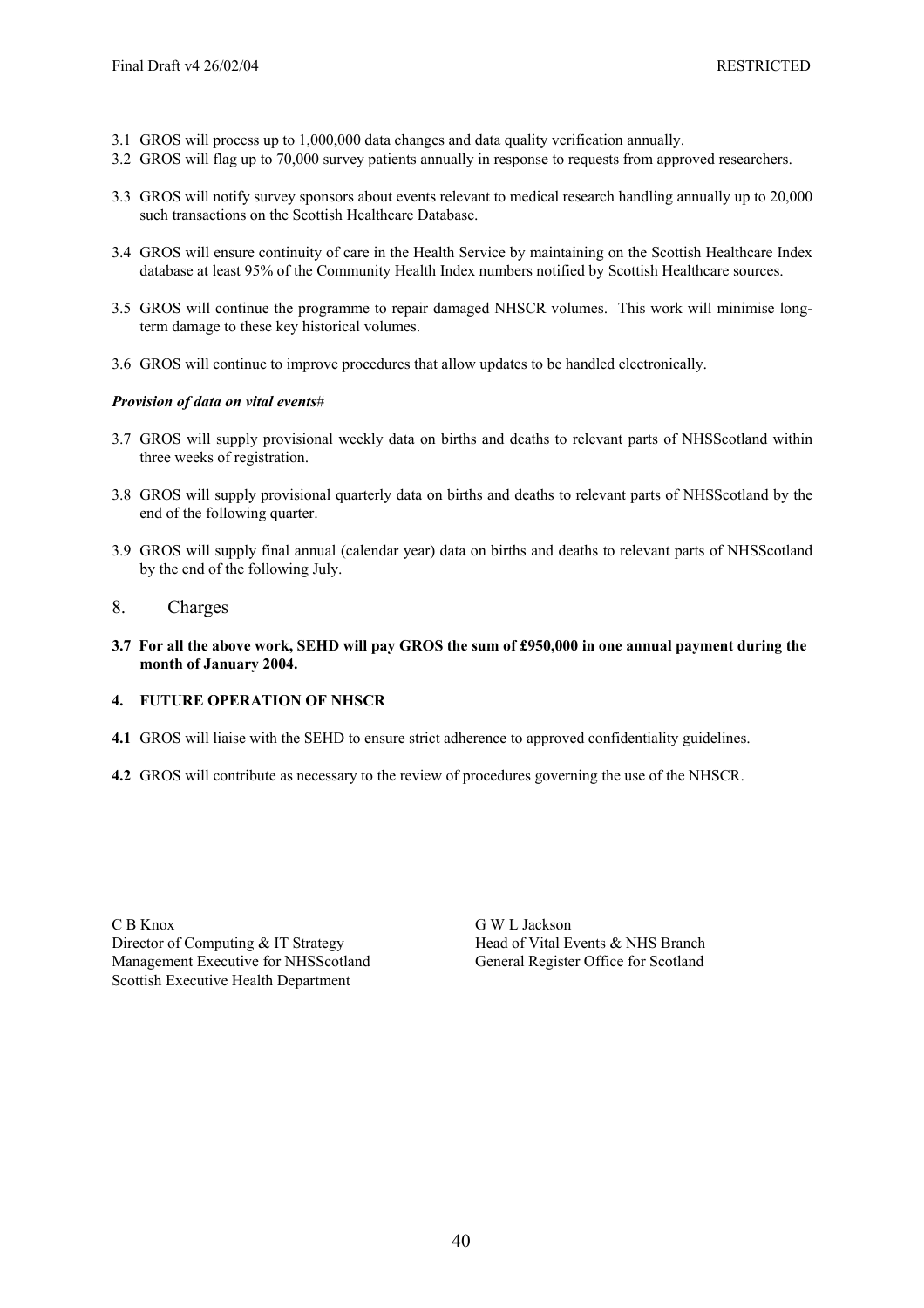#### **GENERAL REGISTER OFFICE FOR SCOTLAND VITAL EVENTS AND NHS BRANCH MEMORANDUM TRADING ACCOUNT FOR 2001 AND 2002**

|                                                                                                                  | $2001 - 2002$  |                     | $2002 - 2003$              |              |
|------------------------------------------------------------------------------------------------------------------|----------------|---------------------|----------------------------|--------------|
|                                                                                                                  |                | 8.1.1<br>VE<br>$\&$ | <b>VE &amp; NHS BRANCH</b> |              |
|                                                                                                                  |                | <b>NHS BRANCH</b>   |                            |              |
|                                                                                                                  | <b>Budget</b>  | Out-turn            | <b>Budget</b>              | Out-turn     |
| 1. Monthly pay including ERNIC/ASLC                                                                              | £699,449       | £658,891            | £746,131                   | £678,188     |
| Casual Staff<br>2.                                                                                               | £0             | £0                  | £0                         | £0           |
| Overtime<br>3.                                                                                                   | £15,000        | £8,727              | £25,000                    | £17,198      |
| Total<br>4.                                                                                                      | £714, 499      | £667,618            | £771,131                   | £696,386     |
| 5.<br>Consultancy                                                                                                | £0             | £750                | £0                         | £6,318       |
| Travel and Subsistence<br>6.                                                                                     | £10,000        | £11,742             | £10,000                    | £6,970       |
| Subscriptions<br>7.                                                                                              | £2,000         | £713                | £2,000                     | £970         |
| Stationery - NHSCR<br>8.                                                                                         | £0             | £4137               | £0                         | £0           |
| <b>Bureau Services</b><br>9.                                                                                     | £30,000        | £25,590             | £30,000                    | £31,692      |
| 10. Hospitality                                                                                                  | £1,000         | £457                | £1,000                     | £525         |
| 11. Non-pay running costs for relevant<br>cost centres within GRO(S) vote                                        | £43,000        | £43,389             | £43,000                    | £46,475      |
| 12. Non-pay running costs for CSB and<br>HQ cost centres within GROS vote                                        | £612,426       | £645,493            | £711,623                   | £685,449     |
| 13. Adjustment for closing and operating<br>accruals                                                             | $\blacksquare$ | $\blacksquare$      | $\overline{\phantom{a}}$   | £3,362       |
| <b>TOTAL</b>                                                                                                     | £1,359875      | £1,356500           | £1,515754                  | £1,431672    |
|                                                                                                                  |                |                     |                            |              |
| 14. Less net expenditure on production<br>NOT directly relevant to NHSIS<br>(marriages, divorces, adoptions etc) | (f.417, 963)   | (f416,950)          | (f.454, 726)               | (f.429, 502) |
| 15. TOTAL EXPENDITURE ON GROS<br>VOTE FOR NHSS)                                                                  | £951,913       | £949,550            | £106,1928                  | £100,2378    |
| 16. Sales<br>medical<br>income<br>from<br>researchers etc                                                        | (f.50,000)     | (f.45, 673)         | (E80,000)                  | (E88, 851)   |
| 17. Income from contract with Scottish<br>Office                                                                 | (E950,000)     | (f950,000)          | (f950,000)                 | (f950,000)   |
| 18. TOTAL<br><b>INCOME</b><br><b>GROS</b><br>ON<br><b>VOTE</b>                                                   | (£1,000000)    | £995,673)           | (f1,030000)                | (E1,038851)  |
| COSTS<br>19. NET<br><b>OPERATING</b><br>(SURPLUS)                                                                | (f.48, 088)    | (f.46, 123)         | £31,028                    | (£36,681)    |
| As full cost is recovered from NHSiS add<br>back capital x 70%                                                   | £43,294        | £24,008             | £72,398                    | £44,003      |
|                                                                                                                  | (f.4, 794)     | (E21, 215)          | £103,425                   | £7,322       |